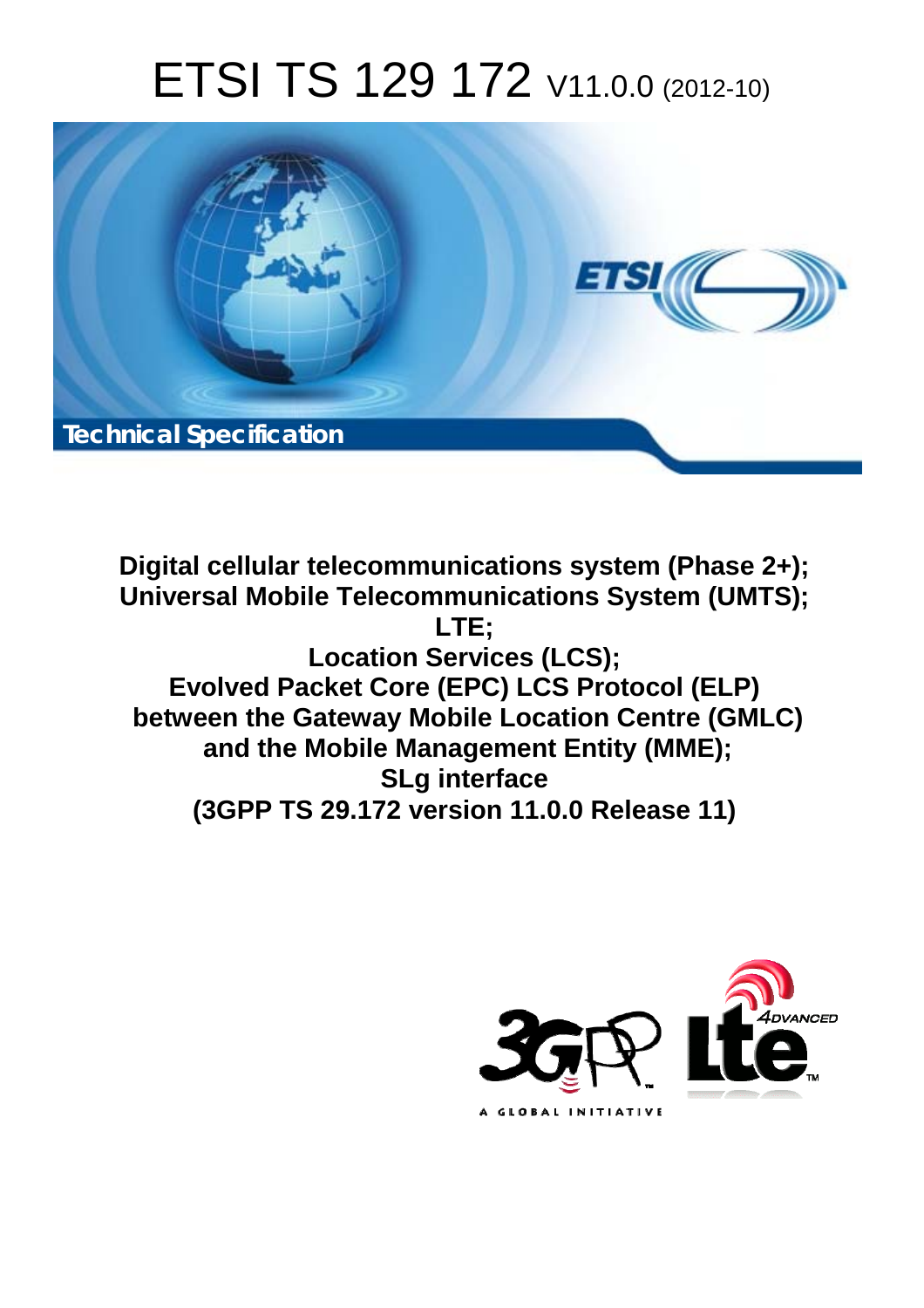Reference RTS/TSGC-0429172vb00

> Keywords GSM,LTE,UMTS

#### *ETSI*

#### 650 Route des Lucioles F-06921 Sophia Antipolis Cedex - FRANCE

Tel.: +33 4 92 94 42 00 Fax: +33 4 93 65 47 16

Siret N° 348 623 562 00017 - NAF 742 C Association à but non lucratif enregistrée à la Sous-Préfecture de Grasse (06) N° 7803/88

#### *Important notice*

Individual copies of the present document can be downloaded from: [http://www.etsi.org](http://www.etsi.org/)

The present document may be made available in more than one electronic version or in print. In any case of existing or perceived difference in contents between such versions, the reference version is the Portable Document Format (PDF). In case of dispute, the reference shall be the printing on ETSI printers of the PDF version kept on a specific network drive within ETSI Secretariat.

Users of the present document should be aware that the document may be subject to revision or change of status. Information on the current status of this and other ETSI documents is available at <http://portal.etsi.org/tb/status/status.asp>

If you find errors in the present document, please send your comment to one of the following services: [http://portal.etsi.org/chaircor/ETSI\\_support.asp](http://portal.etsi.org/chaircor/ETSI_support.asp)

#### *Copyright Notification*

No part may be reproduced except as authorized by written permission. The copyright and the foregoing restriction extend to reproduction in all media.

> © European Telecommunications Standards Institute 2012. All rights reserved.

DECT<sup>™</sup>, PLUGTESTS<sup>™</sup>, UMTS<sup>™</sup> and the ETSI logo are Trade Marks of ETSI registered for the benefit of its Members. **3GPP**TM and **LTE**™ are Trade Marks of ETSI registered for the benefit of its Members and of the 3GPP Organizational Partners.

**GSM**® and the GSM logo are Trade Marks registered and owned by the GSM Association.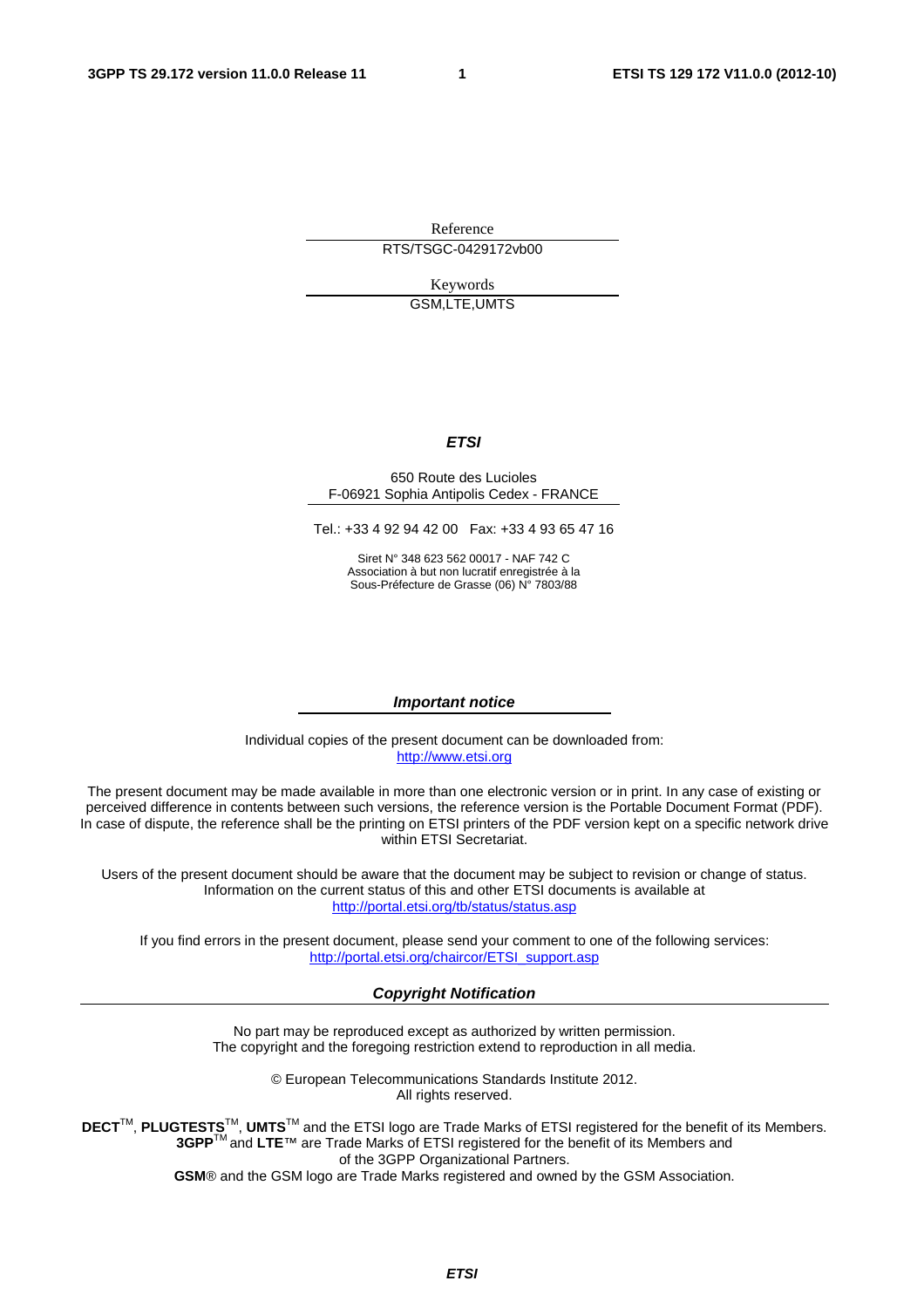### Intellectual Property Rights

IPRs essential or potentially essential to the present document may have been declared to ETSI. The information pertaining to these essential IPRs, if any, is publicly available for **ETSI members and non-members**, and can be found in ETSI SR 000 314: *"Intellectual Property Rights (IPRs); Essential, or potentially Essential, IPRs notified to ETSI in respect of ETSI standards"*, which is available from the ETSI Secretariat. Latest updates are available on the ETSI Web server [\(http://ipr.etsi.org](http://webapp.etsi.org/IPR/home.asp)).

Pursuant to the ETSI IPR Policy, no investigation, including IPR searches, has been carried out by ETSI. No guarantee can be given as to the existence of other IPRs not referenced in ETSI SR 000 314 (or the updates on the ETSI Web server) which are, or may be, or may become, essential to the present document.

### Foreword

This Technical Specification (TS) has been produced by ETSI 3rd Generation Partnership Project (3GPP).

The present document may refer to technical specifications or reports using their 3GPP identities, UMTS identities or GSM identities. These should be interpreted as being references to the corresponding ETSI deliverables.

The cross reference between GSM, UMTS, 3GPP and ETSI identities can be found under [http://webapp.etsi.org/key/queryform.asp.](http://webapp.etsi.org/key/queryform.asp)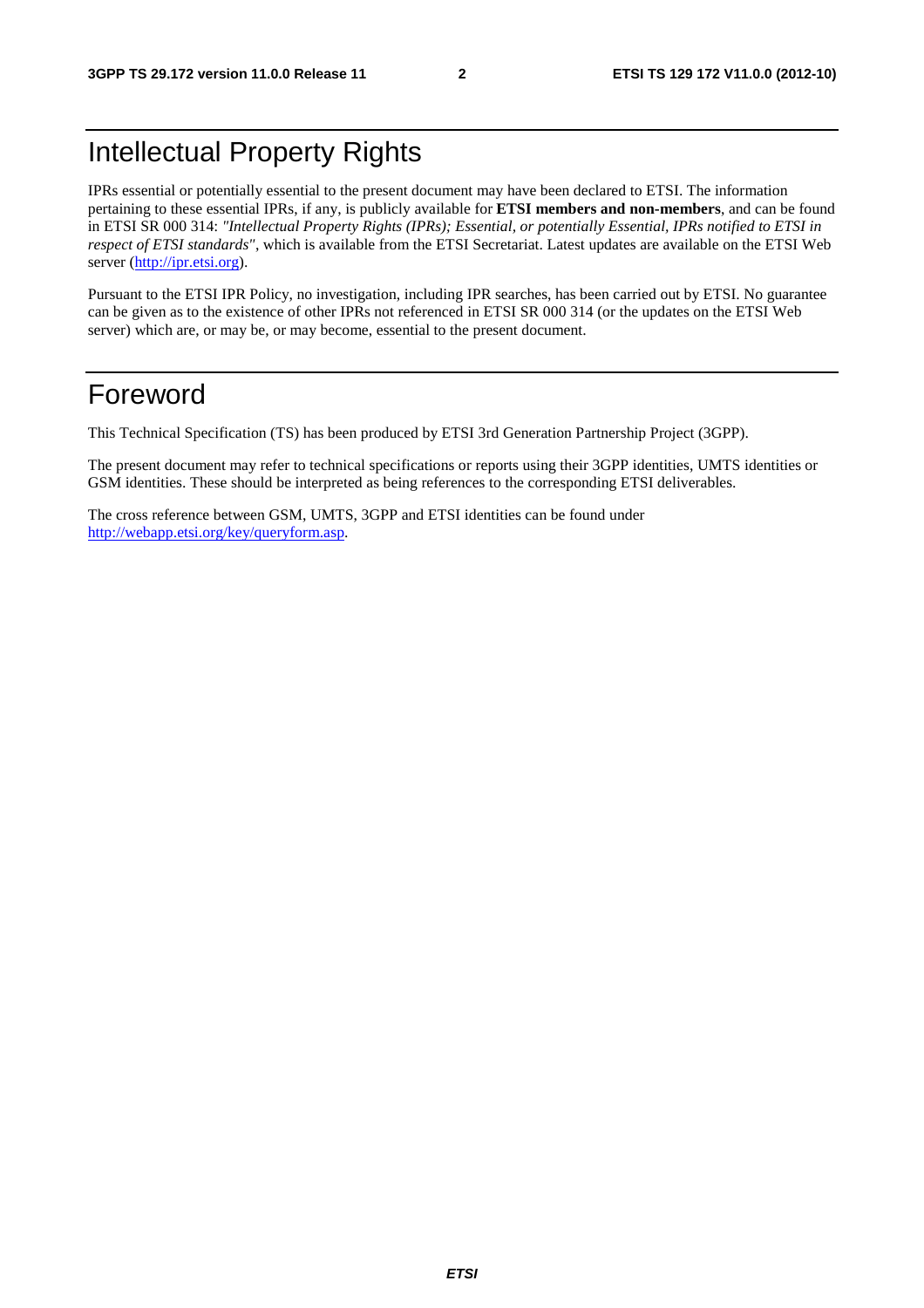$\mathbf{3}$ 

### Contents

| 1              |  |
|----------------|--|
| $\overline{2}$ |  |
| 3              |  |
| 3.1            |  |
| 3.2            |  |
| 3.3            |  |
| 4              |  |
| 4.1            |  |
| 5              |  |
| 5.1            |  |
| 5.2            |  |
| 5.3            |  |
| 5.4            |  |
| 5.5            |  |
| 5.6<br>5.7     |  |
| 5.8            |  |
|                |  |
| 6              |  |
| 6.1            |  |
| 6.2            |  |
| 6.2.1          |  |
| 6.2.2          |  |
| 6.2.3          |  |
| 6.3            |  |
| 6.3.1<br>6.3.2 |  |
| 6.3.3          |  |
|                |  |
| 7              |  |
| 7.1            |  |
| 7.2            |  |
| 7.3            |  |
| 7.3.1          |  |
| 7.3.2<br>7.3.3 |  |
| 7.3.4          |  |
| 7.4            |  |
| 7.4.1          |  |
| 7.4.2          |  |
| 7.4.3          |  |
| 7.4.4          |  |
| 7.4.5          |  |
| 7.4.6          |  |
| 7.4.7          |  |
| 7.4.8          |  |
| 7.4.9          |  |
| 7.4.10         |  |
| 7.4.11         |  |
| 7.4.12         |  |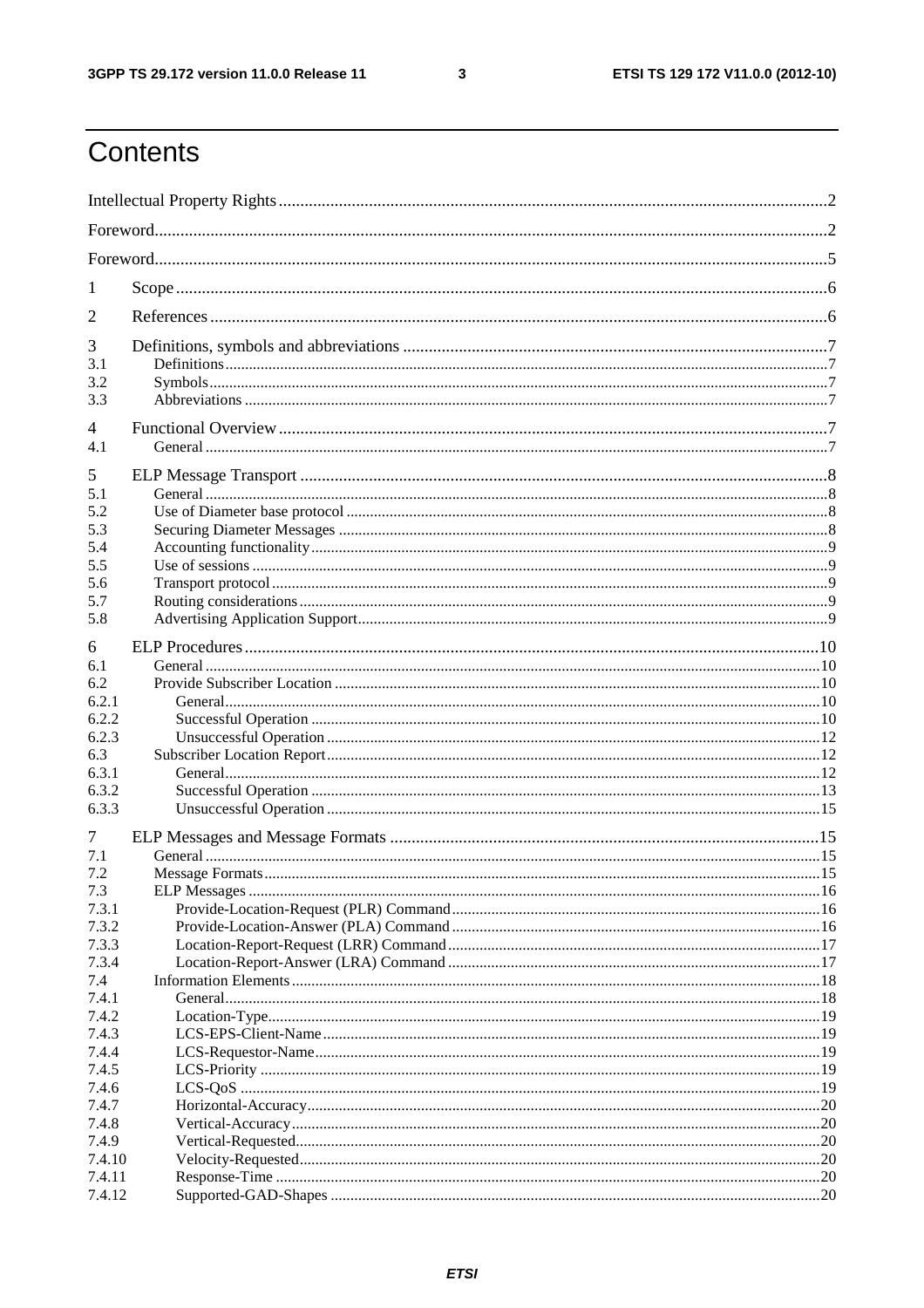#### $\overline{\mathbf{4}}$

|                  |                                                          | .26 |
|------------------|----------------------------------------------------------|-----|
|                  | <b>Annex A (informative):</b>                            |     |
| 7.5.4.6          | DIAMETER_ERROR_UNKNOWN_UNREACHABLE LCS_CLIENT (4226) 24  |     |
| 7.5.4.5          |                                                          |     |
| 7.5.4.4          |                                                          |     |
| 7.5.4.3          |                                                          |     |
| 7.5.4.2          |                                                          |     |
| 7.5.4.1          |                                                          |     |
| 7.5.4            |                                                          |     |
| 7.5.3.2          | DIAMETER_ERROR_UNAUTHORIZED_REQUESTING_NETWORK (5490) 23 |     |
| 7.5.3.1          |                                                          |     |
| 7.5.3            |                                                          |     |
| 7.5.2            |                                                          |     |
| 7.5.1            |                                                          |     |
| 7.5              |                                                          |     |
| 7.4.28           |                                                          |     |
| 7.4.27           |                                                          |     |
| 7.4.26           |                                                          |     |
| 7.4.25           |                                                          |     |
| 7.4.24           |                                                          |     |
| 7.4.23           |                                                          |     |
| 7.4.22           |                                                          |     |
| 7.4.21           |                                                          |     |
| 7.4.20           |                                                          |     |
| 7.4.18<br>7.4.19 |                                                          |     |
| 7.4.17           |                                                          |     |
| 7.4.16           |                                                          |     |
| 7.4.15           |                                                          |     |
| 7.4.14           |                                                          |     |
| 7.4.13           |                                                          |     |
|                  |                                                          |     |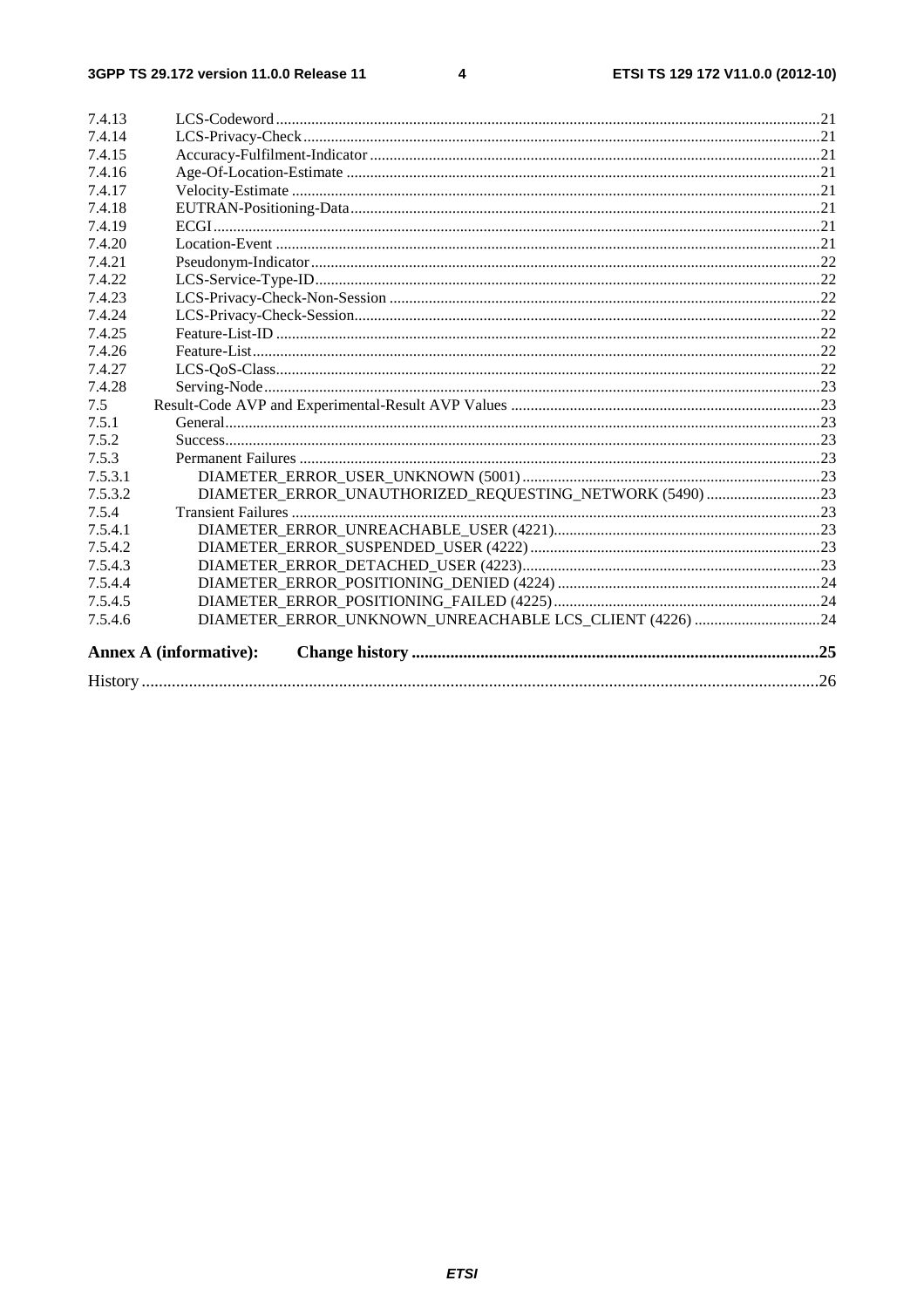### Foreword

This Technical Specification has been produced by the 3<sup>rd</sup> Generation Partnership Project (3GPP).

The contents of the present document are subject to continuing work within the TSG and may change following formal TSG approval. Should the TSG modify the contents of the present document, it will be re-released by the TSG with an identifying change of release date and an increase in version number as follows:

Version x.y.z

where:

- x the first digit:
	- 1 presented to TSG for information;
	- 2 presented to TSG for approval;
	- 3 or greater indicates TSG approved document under change control.
- y the second digit is incremented for all changes of substance, i.e. technical enhancements, corrections, updates, etc.
- z the third digit is incremented when editorial only changes have been incorporated in the document.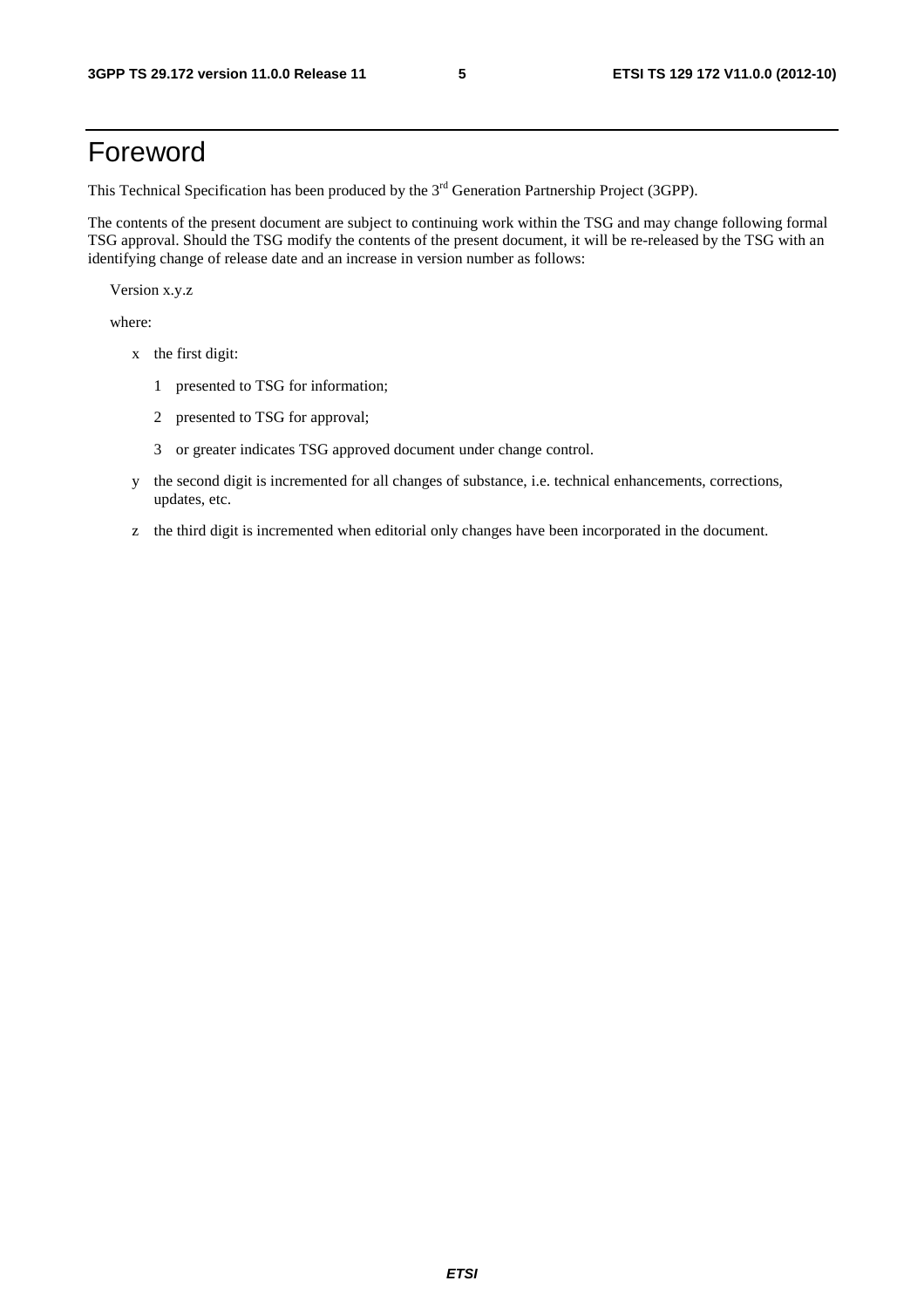### 1 Scope

The present document specifies the procedures and information coding for the EPC LCS Protocol (ELP) that is needed to support the location services in E-UTRAN. The ELP message set is applicable to the SLg interface between the MME and the GMLC. ELP is developed in accordance to the general principles stated in 3GPP TS 23.271 [3].

### 2 References

The following documents contain provisions which, through reference in this text, constitute provisions of the present document.

- References are either specific (identified by date of publication, edition number, version number, etc.) or non-specific.
- For a specific reference, subsequent revisions do not apply.
- For a non-specific reference, the latest version applies. In the case of a reference to a 3GPP document (including a GSM document), a non-specific reference implicitly refers to the latest version of that document *in the same Release as the present document*.
- [1] 3GPP TR 21.905: "Vocabulary for 3GPP Specifications".
- [2] 3GPP TS 23.271: "Functional stage 2 description of Location Services (LCS)".
- [3] 3GPP TS 23.032: "Universal Geographical Area Description (GAD)".
- [4] IETF RFC 3588: "Diameter Base Protocol".
- [5] IETF RFC 2234: "Augmented BNF for syntax specifications".
- [6] 3GPP TS 23.003: "Numbering, addressing and identification".
- [7] 3GPP TS 29.171: "LCS Application Protocol (LCS-AP) between the MME and E-SMLC".
- [8] 3GPP TS 29.274: "Evolved General Packet Radio Service (GPRS) Tunnelling Protocol for Control plane (GTPv2-C)".
- [9] Void
- [10] 3GPP TS 32.299: "Charging management; Diameter charging applications".
- [11] 3GPP TS 29.272: "Evolved Packet System; MME and SGSN Related Interfaces Based on Diameter Protocol".
- [12] 3GPP TS 29.329: "Sh Interface based on the Diameter protocol".
- [13] 3GPP TS 33.210: "3G Security; Network Domain Security; IP Network Layer Security".
- [14] IETF RFC 4960: "Stream Control Transmission Protocol".
- [15] 3GPP TS 22.071: "Location Services (LCS); Service description".
- [16] IETF RFC 5778: "Diameter Mobile IPv6: Support for Home Agent to Diameter Server Interaction".
- [17] 3GPP TS 29.229: "Cx and Dx Interfaces based on the Diameter protocol; protocol details".
- [18] 3GPP TS 29.173: "Location Services; Diameter-based SLh interface for Control Plane LCS".
- [19] 3GPP TS 29.002: "Mobile Application Part (MAP) specification".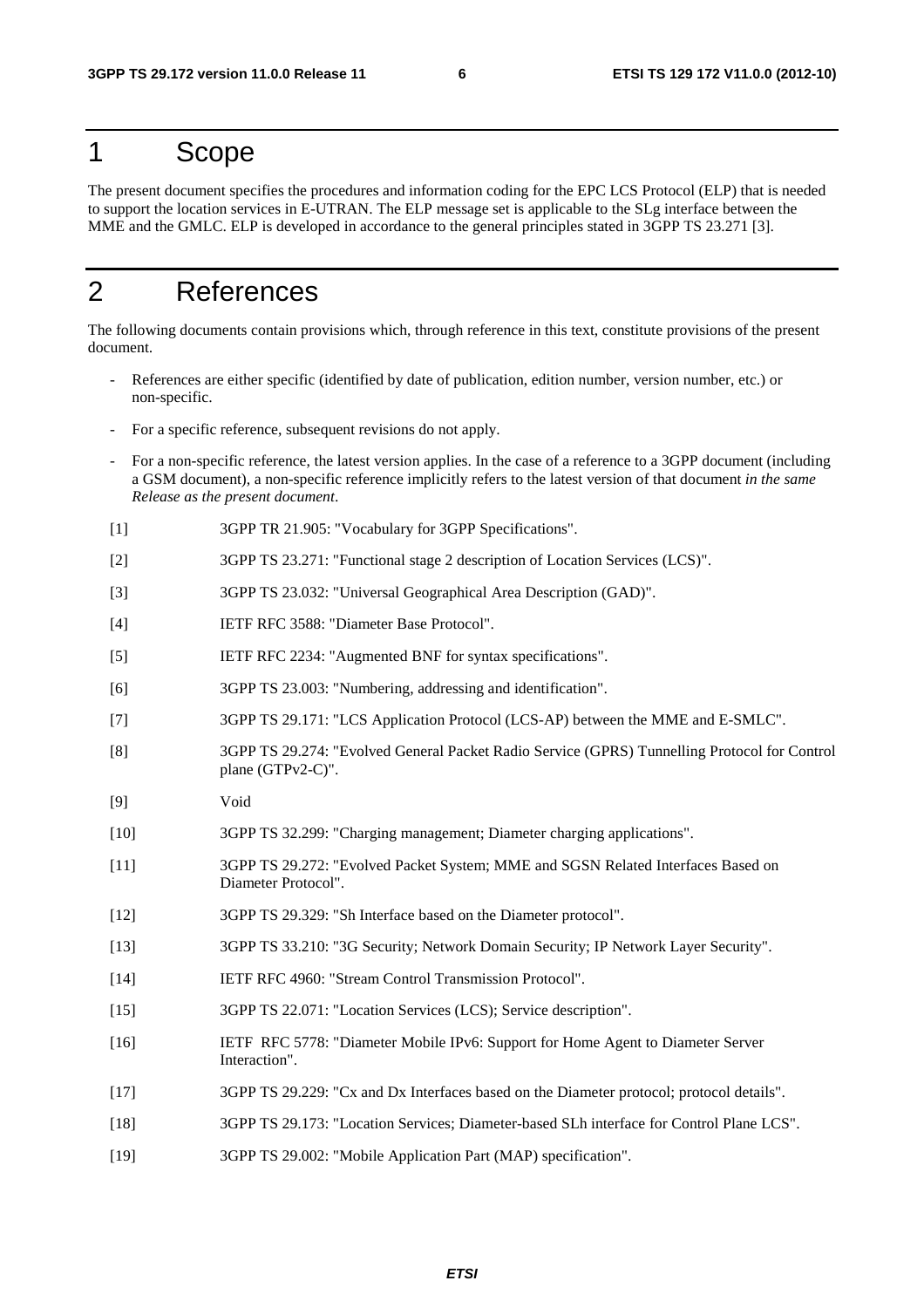### 3 Definitions, symbols and abbreviations

#### 3.1 Definitions

For the purposes of the present document, the terms and definitions given in TR 21.905 [1] and the following apply. A term defined in the present document takes precedence over the definition of the same term, if any, in TR 21.905 [1].

**EPC-MO-LR:** EPC Mobile Originating Location Request

**EPC-MT-LR:** EPC Mobile Terminating Location Request

**EPC-NI-LR:** EPC Network Induced Location Request

**LCS:** LoCation Services

**LCS Client:** software and/or hardware entity that interacts with a LCS Server (in this case, the GMLC) for the purpose of obtaining location information for one or more Mobile Stations. LCS Clients subscribe to LCS in order to obtain location information. LCS Clients may or may not interact with human users. The LCS Client is responsible for formatting and presenting data and managing the user interface (dialogue). The LCS Client may reside in the Mobile Station (UE).

**LCS QoS:** The QoS class determines the degree of adherence to the quality of service information as required by the source of a location request.

**Target:** UE being positioned

#### 3.2 Symbols

For the purposes of the present document, the following symbols apply:

SLg Interface between GMLC and MME

#### 3.3 Abbreviations

For the purposes of the present document, the abbreviations given in TR 21.905 [1] and the following apply. An abbreviation defined in the present document takes precedence over the definition of the same abbreviation, if any, in TR 21.905 [1].

| <b>GMLC</b> | Gateway Mobile Location Centre                   |
|-------------|--------------------------------------------------|
| EPC.        | <b>Enhanced Packet Core</b>                      |
| <b>IMEI</b> | International Mobile Equipment Identity          |
| <b>IMS</b>  | IP Multimedia Subsystem                          |
| <b>IMSI</b> | <b>International Mobile Subscriber Identity</b>  |
| <b>MME</b>  | <b>Mobility Management Entity</b>                |
| UE          | User Equipment, as defined in 3GPP TS 23.032 [3] |
|             |                                                  |

### 4 Functional Overview

#### 4.1 General

This document defines the EPC LCS Protocol (ELP) used on the SLg interface between the GMLC and the MME in the Evolved Packet Core (EPC).

The location of the SLg interface within the LCS logical architecture is shown in Figure 4.1-1.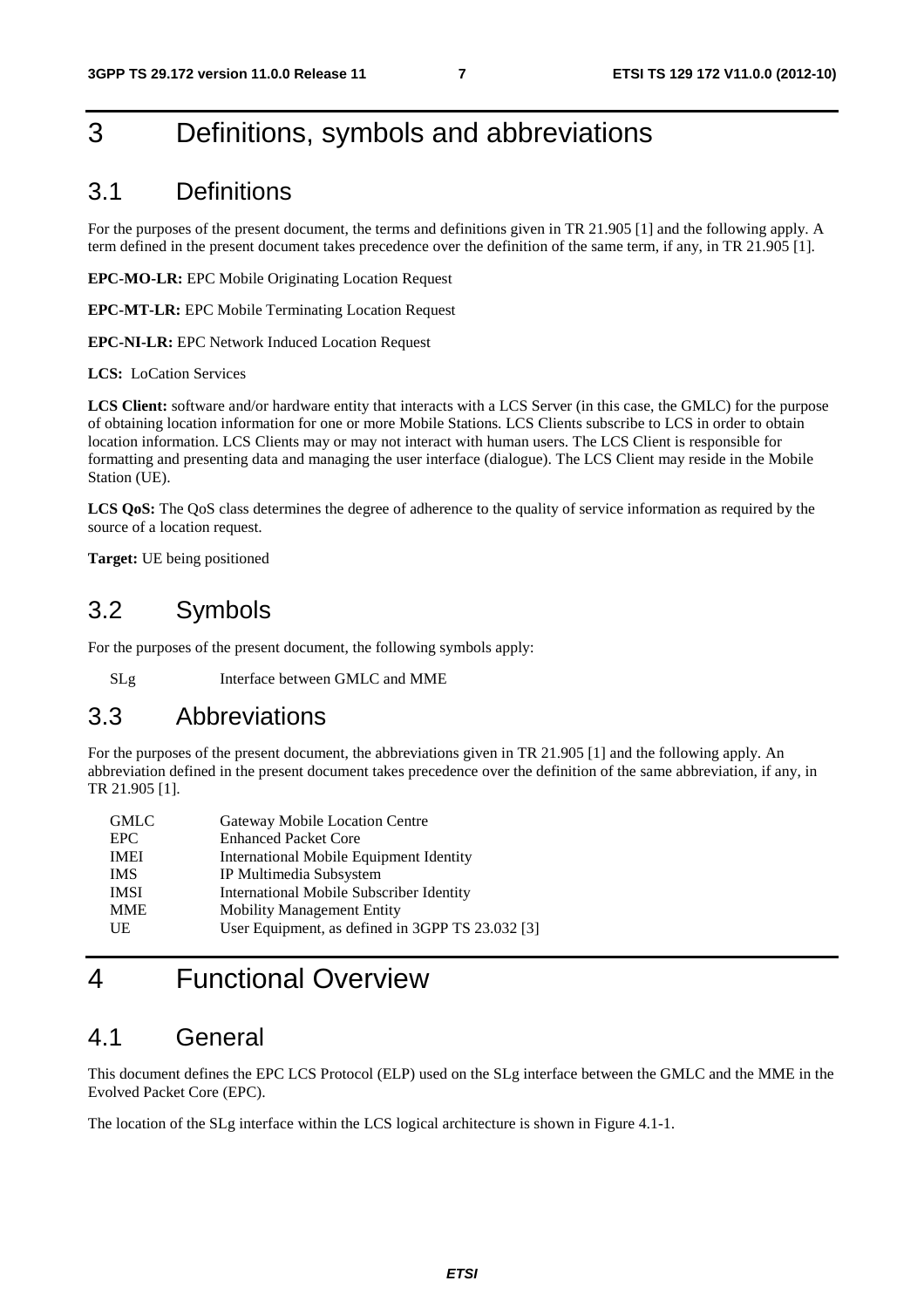

#### **Figure 4.1-1 SLg interface in the LCS Architecture**

The high level functions of the ELP protocol are described in 3GPP TS 23.271 [2].

The main functions of the protocol are:

- To allow the GMLC to request position estimates for a particular target UE from the MME in order to support the EPC-MT-LR positioning procedures. This is achieved using the Provide Subscriber Location message;
- To allow the MME to return a position estimate or an error report to the GMLC in response to a Provide Subscriber Location request as part of an EPC-MT-LR positioning procedure;
- To allow the MME to forward an unsolicited position estimate to the GMLC as part of the EPC-MO-LR or EPC-NI-LR procedures;
- To allow the GMLC to acknowledge receipt of an unsolicited position estimate as part of the EPC-MO-LR or EPC-NI-LR procedures;
- To support the procedures for handover of an IMS emergency call with EPS/GPRS access.

### 5 ELP Message Transport

#### 5.1 General

The ELP protocol is defined as a Vendor Specific diameter application (SLg application). It reuses the basic mechanisms defined by the diameter base protocol, and it defines a number of additional commands and AVPs to implement the SLg specific procedures.

### 5.2 Use of Diameter base protocol

The Diameter Base Protocol as specified in IETF RFC 3588 [4] shall apply except as modified by the defined support of the methods and the defined support of the commands and AVPs, result and error codes as described in this specification. Unless otherwise specified, the procedures (including error handling and unrecognised information handling) shall be used unmodified.

#### 5.3 Securing Diameter Messages

For secure transport of Diameter messages, see 3GPP TS 33.210 [13].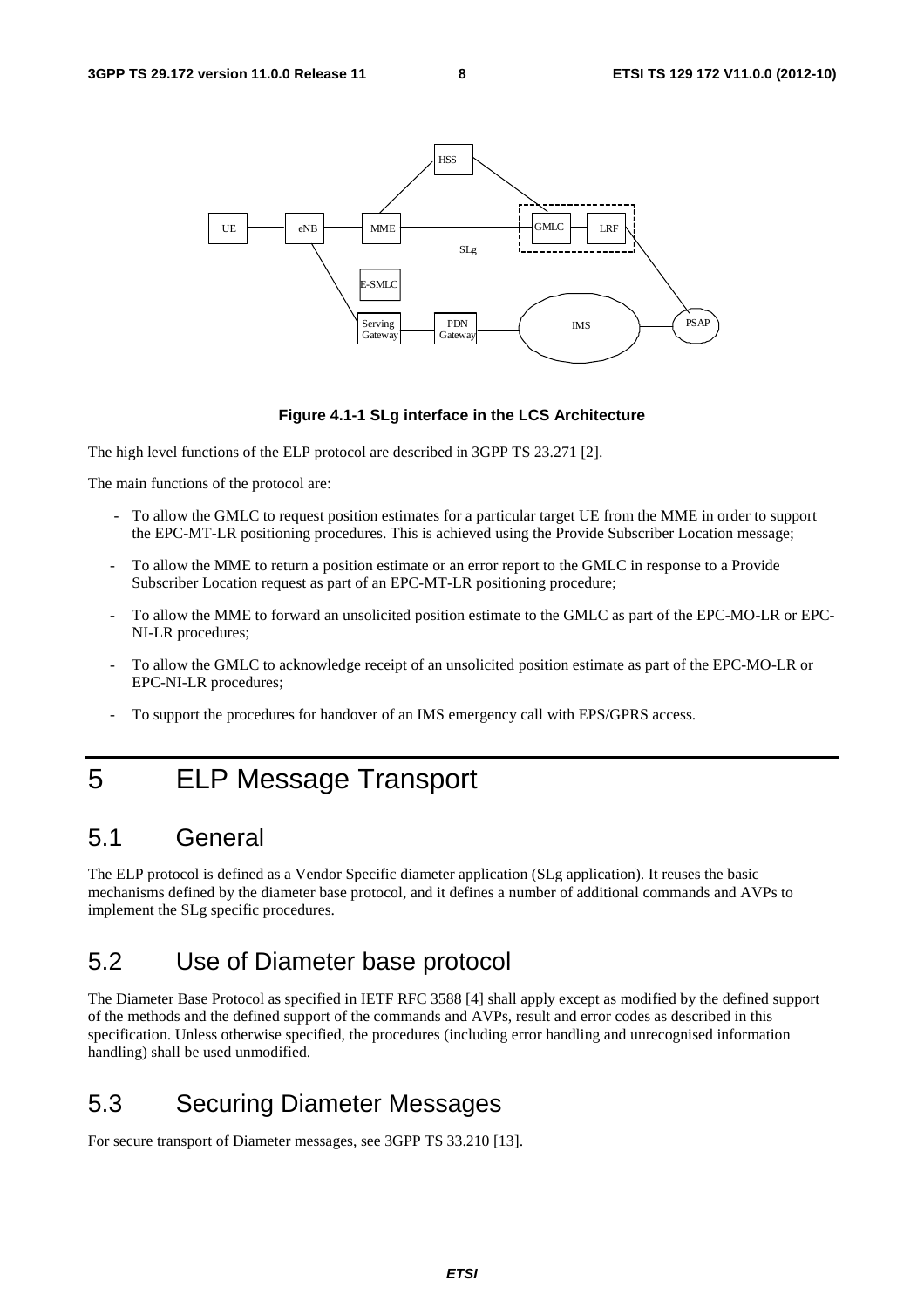### 5.4 Accounting functionality

Accounting functionality (Accounting Session State Machine, related command codes and AVPs) shall not be used on the SLg interface.

### 5.5 Use of sessions

Between the MME and the GMLC, Diameter sessions shall be implicitly terminated. An implicitly terminated session is one for which the server does not maintain state information. The client shall not send any re-authorization or session termination requests to the server.

The Diameter base protocol includes the Auth-Session-State AVP as the mechanism for the implementation of implicitly terminated sessions.

The client (server) shall include in its requests (responses) the Auth-Session-State AVP set to the value NO\_STATE\_MAINTAINED (1), as described in IETF RFC 3588 [4]. As a consequence, the server shall not maintain any state information about this session and the client shall not send any session termination request. Neither the Authorization-Lifetime AVP nor the Session-Timeout AVP shall be present in requests or responses.

### 5.6 Transport protocol

Diameter messages over the SLg interface shall make use of SCTP (see IETF RFC 4960 [14]).

### 5.7 Routing considerations

This clause specifies the use of the Diameter routing AVPs Destination-Realm and Destination-Host.

Destination-Realm AVP shall always be included in all diameter requests, and therefore is declared as mandatory in the ABNF for all commands.

When a request is initiated by the GMLC, the name of the MME shall be determined by querying the HSS over the SLh interface, and retrieve the specific MME that is currently serving the UE. Therefore, Destination-Host AVP shall always be included in the commands originated at the GMLC, and is declared as mandatory in the ABNF.

When a request is initiated by the MME, the name of the GMLC may be either locally configured in the MME (e.g., in the intra-domain scenario, when the GMLC belongs to the same PLMN as the MME), or it is known from a previously received location procedure initiated at the GMLC. Therefore, the Destination-Host AVP is declared as mandatory in the ABNF of the commands originated at the MME.

If the Vendor-Specific-Application-ID AVP is received in any of the commands, it may be ignored by the receiving node, and it shall not be used for routing purposes.

### 5.8 Advertising Application Support

The MME and GMLC shall advertise support of the Diameter SLg Application by including the value of the application identifier in the Auth-Application-Id AVP within the Vendor-Specific-Application-Id grouped AVP of the Capabilities-Exchange-Request and Capabilities-Exchange-Answer commands.

The vendor identifier value of 3GPP (10415) shall be included in the Supported-Vendor-Id AVP of the Capabilities-Exchange-Request and Capabilities-Exchange-Answer commands, and in the Vendor-Id AVP within the Vendor-Specific-Application-Id grouped AVP of the Capabilities-Exchange-Request and Capabilities-Exchange-Answer commands.

The Vendor-Id AVP included in Capabilities-Exchange-Request and Capabilities-Exchange-Answer commands that is not included in the Vendor-Specific-Application-Id AVPs as described above shall indicate the manufacturer of the Diameter node as per RFC 3588 [4].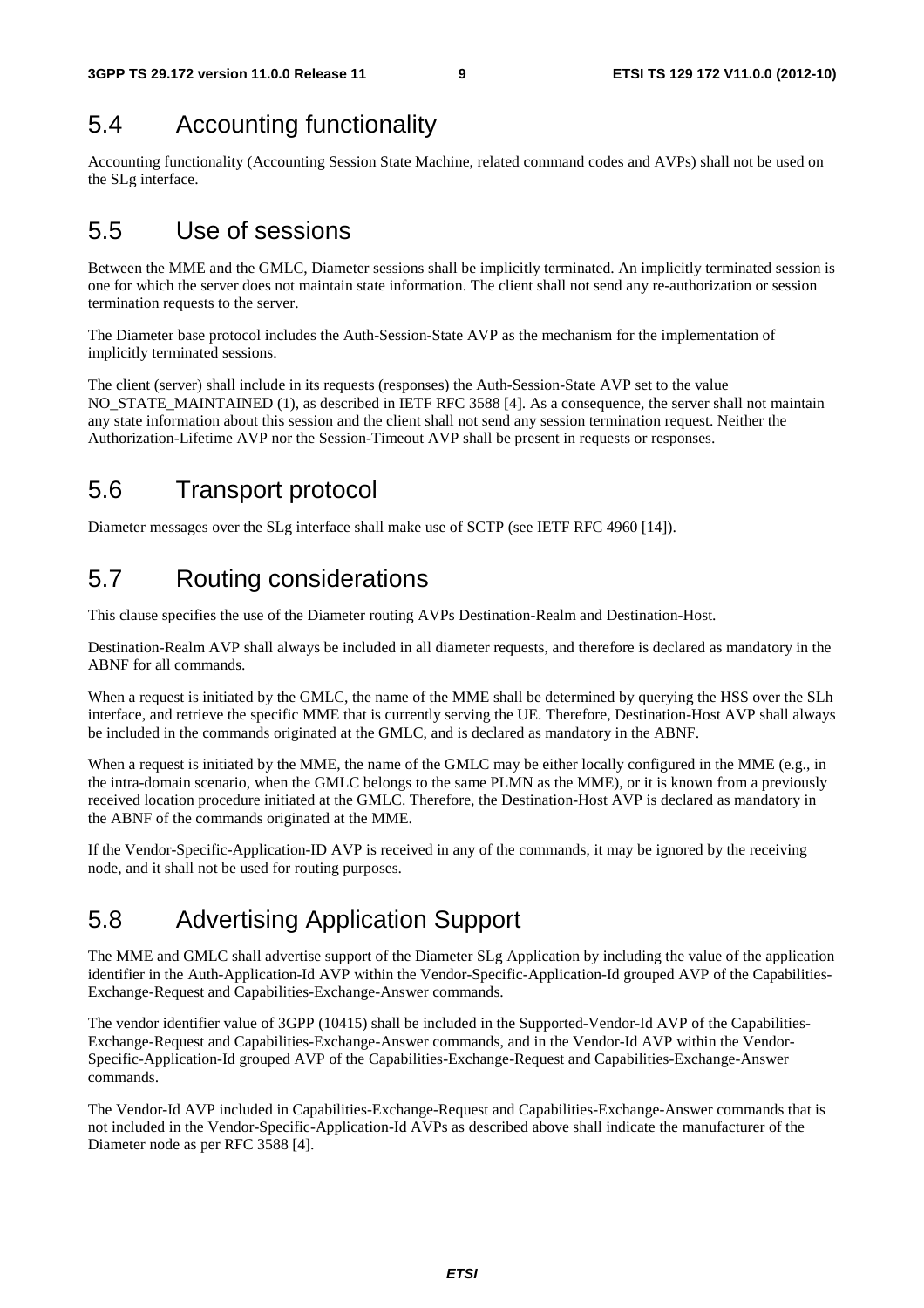### 6 ELP Procedures

#### 6.1 General

The ELP procedures, between the GMLC and the MME, are used to exchange messages related to location services over the SLg interface. The ELP can be divided into the following sub-procedures.

- Provide Subscriber Location
- Subscriber Location Report

### 6.2 Provide Subscriber Location

#### 6.2.1 General

The Provide Subscriber Location operation is used by a GMLC to request the location of a target UE from the MME at any time. The response contains a location estimate of the target UE and other additional information.

#### 6.2.2 Successful Operation



**Figure 6.2.2-1: Provide Subscriber Location procedure. Successful operation.** 

The GMLC initiates the procedure by sending a PROVIDE SUBSCRIBER LOCATION REQUEST message to the MME. This message carries the type of location information requested (e.g. current location and optionally, velocity), the UE subscriber's IMSI, LCS QoS information (e.g. accuracy, response time) and an indication of whether the LCS client has the override capability.

Upon reception of PROVIDE SUBSCRIBER LOCATION REQUEST message, the MME shall perform authentication privacy verification on the location request. After that, the MME shall retrieve the location information of the target UE from E-UTRAN according to the procedures described in 3GPP TS 23.271 [2].

The MME returns a PROVIDE SUBSCRIBER LOCATION RESPONSE to the GMLC. The message shall contain the location estimate, its age and obtained accuracy. If the MME failed to get the current location and the LCS client is requesting the current or last known location, the MME may return the last known location of the target UE if this is known.

This procedure is mapped to the commands Provide-Location-Request/Answer in the Diameter application specified in sections 7.3.1 and 7.3.2.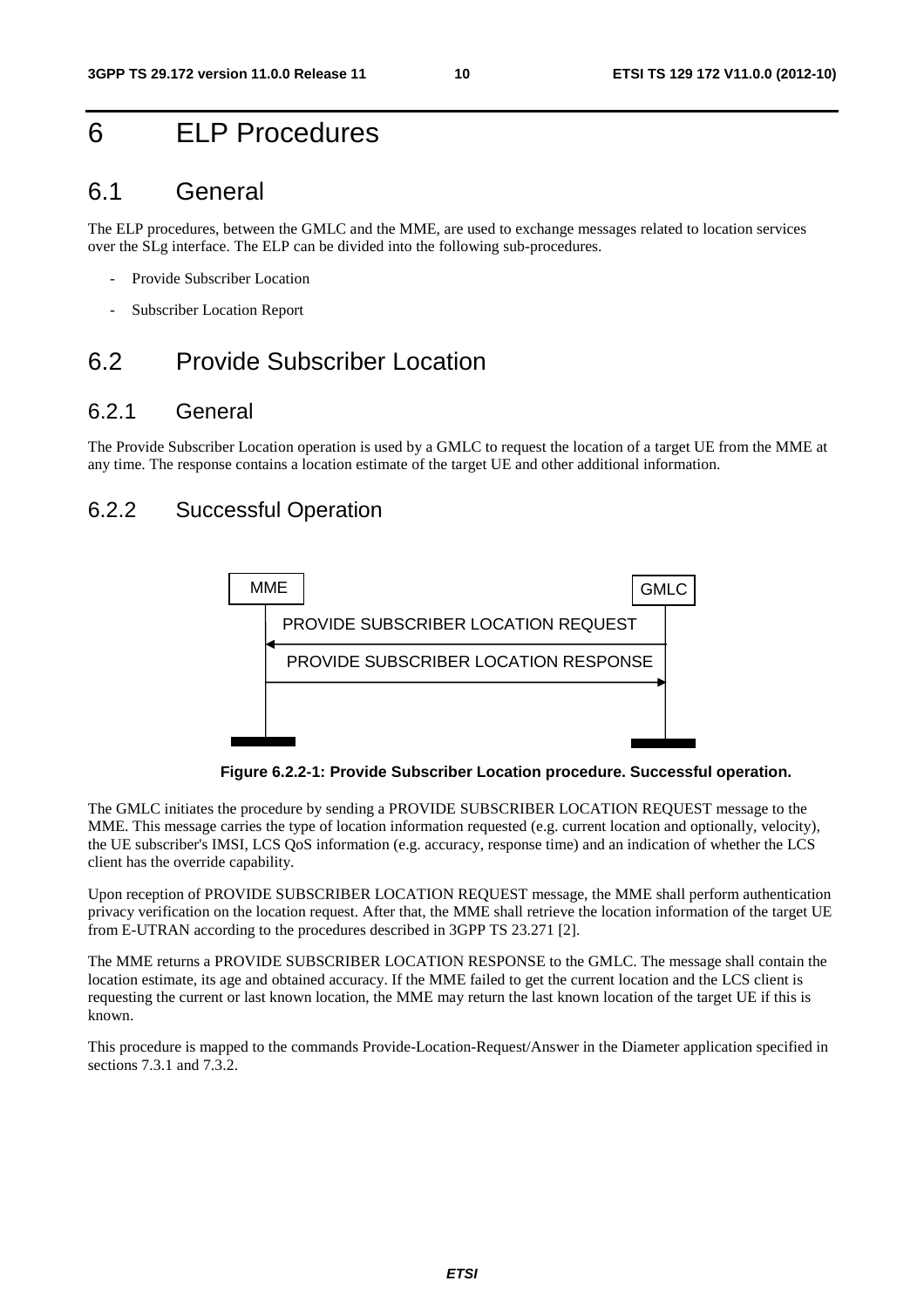| <b>Information</b><br>element name                                 | <b>Mapping to</b><br><b>Diameter AVP</b> | Cat.         | <b>Description</b>                                                                                                                                                                                                      |  |  |  |
|--------------------------------------------------------------------|------------------------------------------|--------------|-------------------------------------------------------------------------------------------------------------------------------------------------------------------------------------------------------------------------|--|--|--|
| <b>Location Type</b>                                               | Location-Type                            | M            | This Information Element shall contain the type of location<br>measurement requested, such as current location, initial location, last<br>known location, etc. (see 3GPP TS 22.071 [15]).                               |  |  |  |
| <b>IMSI</b>                                                        | User-Name                                | $\mathsf{C}$ | If present, this Information Element shall contain the IMSI of the user<br>whose UE is to be positioned (see Note 1).                                                                                                   |  |  |  |
| <b>MSISDN</b>                                                      | <b>MSISDN</b>                            | C            | If present, this Information Element shall contain the MSISDN of the<br>user whose UE is to be positioned (see Note 1).                                                                                                 |  |  |  |
| <b>IMEI</b>                                                        | <b>IMEI</b>                              | $\mathsf{C}$ | If present, this Information Element shall contain the IMEI of the UE<br>to be positioned (see Note 1).                                                                                                                 |  |  |  |
| <b>Client Name</b>                                                 | LCS-EPS-Client-<br>Name                  | м            | This Information Element shall contain the name of the LCS client<br>issuing the positioning request.                                                                                                                   |  |  |  |
| <b>Client Type</b>                                                 | LCS-Client-Type                          | M            | This Information Element shall contain the type of LCS client<br>(Emergency, Lawful Interception ) issuing the positioning request<br>(see 3GPP TS 23.271 [2] and 3GPP TS 32.299 [10]).                                 |  |  |  |
| <b>Requestor Name</b>                                              | LCS-Requestor-<br>Name                   | O            | If present, this Information Element contains the identity of the<br>originating entity which has requested the location of the target UE<br>from the LCS Client.                                                       |  |  |  |
| Priority                                                           | <b>LCS-Priority</b>                      | O            | If present, this Information Element shall contain the priority of the<br>LCS client issuing the positioning request.                                                                                                   |  |  |  |
| QoS                                                                | LCS-QoS                                  | $\circ$      | If present, this Information Element shall contain the quality of service<br>requested, such as the accuracy of the positioning measurement and<br>the response time of the positioning operation.                      |  |  |  |
| <b>Velocity Requested</b>                                          | Velocity-<br>Requested                   | O            | If present, this information element shall contain an indication of<br>whether or not the Velocity of the target UE is requested.                                                                                       |  |  |  |
| Supported GAD<br>Shapes                                            | LCS-Supported-<br>GAD-Shapes             | $\circ$      | If present, this Information Element shall contain the list of supported<br>GAD shapes by the LCS client.                                                                                                               |  |  |  |
| Service Type ID                                                    | LCS-Service-<br>Type-ID                  | $\circ$      | If present, this Information Element shall contain the service type<br>associated for the particular positioning request (the meaning of the<br>different service types is defined in 3GPP TS 22.071 [15]).             |  |  |  |
| Codeword                                                           | LCS-Codeword                             | O            | If present, this Information Element shall contain the Codeword to be<br>used between an LCS client and a target UE in order to check and<br>accept or reject the positioning request.                                  |  |  |  |
| <b>APN</b>                                                         | Service-Selection                        | C            | If present, this Information Element shall contain the Access Point<br>Name (APN) Network Identifier of the LCS client, as used by the<br>target UE. It shall only be included in session-related location<br>requests. |  |  |  |
| Session-Related<br>Privacy Check                                   | LCS-Privacy-<br>Check-Session            | O            | If present, this Information Element shall contain an indication of how<br>the positioning operation should proceed in the relation to the<br>checking of the session-related privacy settings of the user.             |  |  |  |
| Non-Session-<br><b>Related Privacy</b><br>Check                    | LCS-Privacy-<br>Check-Non-<br>Session    | O            | If present, this Information Element shall contain an indication of how<br>the positioning operation should proceed in the relation to the<br>checking of the non-session-related privacy settings of the user.         |  |  |  |
| <b>Supported Features</b><br>(See 3GPP TS<br>29.229 [17])          | Supported-<br>Features                   | $\circ$      | If present, this information element shall contain the list of features<br>supported by the origin host.                                                                                                                |  |  |  |
| NOTE 1: At least one of these IEs shall be present in the message. |                                          |              |                                                                                                                                                                                                                         |  |  |  |

**Table 6.2.2-1: Provide Subscriber Location Request**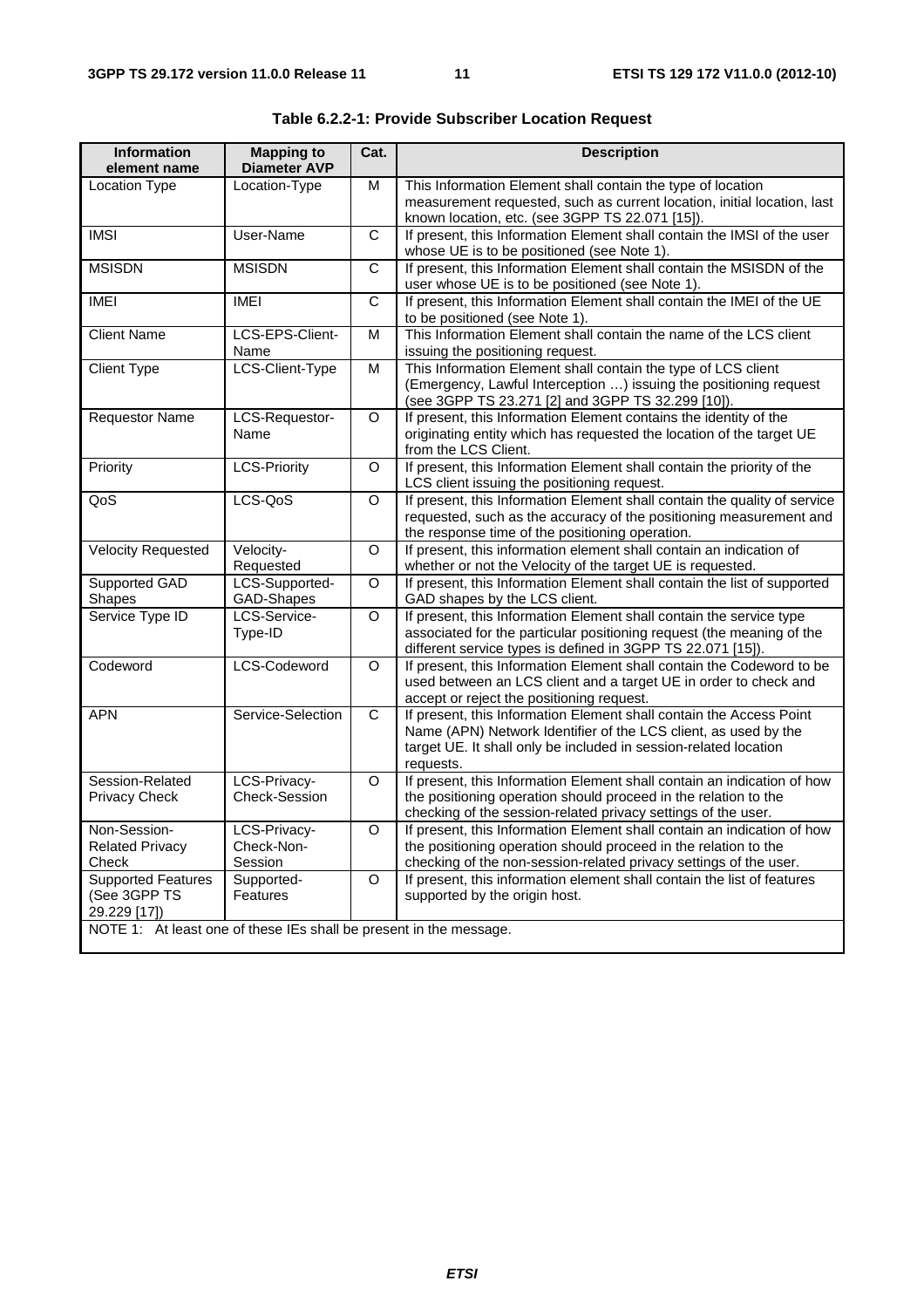| <b>Information</b><br>element name                        | <b>Mapping to</b><br><b>Diameter AVP</b> | Cat.     | <b>Description</b>                                                                                                                                                                                                                                                                                                                                                                                |
|-----------------------------------------------------------|------------------------------------------|----------|---------------------------------------------------------------------------------------------------------------------------------------------------------------------------------------------------------------------------------------------------------------------------------------------------------------------------------------------------------------------------------------------------|
| Result                                                    | Result-Code /<br>Experimental-<br>Result | м        | This Information Element shall contain the result of the operation.<br>The Result-Code AVP shall be used to indicate success / errors as<br>defined in the Diameter Base Protocol.<br>The Experimental-Result AVP shall be used for ELP errors. This is a<br>grouped AVP which shall contain the 3GPP Vendor ID in the Vendor-<br>Id AVP, and the error code in the Experimental-Result-Code AVP. |
| <b>Location Estimate</b>                                  | Location-<br>Estimate                    | $\circ$  | If present, this Information Element shall contain an estimate of the<br>location of the UE in universal coordinates and the accuracy of the<br>estimate.                                                                                                                                                                                                                                         |
| <b>Accuracy Fulfilment</b><br>Indicator                   | Accuracy-<br>Fulfilment-<br>Indicator    | $\circ$  | If present, this Information Element shall contain an indication of<br>whether the requested accuracy (as indicated in the LCS-QoS IE in<br>the request message) was fulfilled or not.                                                                                                                                                                                                            |
| Age of Location<br>Estimate                               | Age-of-Location-<br>Estimate             | $\circ$  | If present, this Information Element shall contain an indication of how<br>long ago the location estimate was obtained.                                                                                                                                                                                                                                                                           |
| <b>Velocity Estimate</b>                                  | Velocity-Estimate                        | $\circ$  | If present, this Information Element shall contain an estimate of the<br>velocity of the target UE, composed by horizontal speed, vertical<br>speed, and their respective uncertainty (see 3GPP TS 23.032 [3]).                                                                                                                                                                                   |
| <b>EUTRAN</b><br>Positioning Data                         | EUTRAN-<br>Positioning-Data              | $\Omega$ | If present, this Information Element shall indicate the usage of each<br>positioning method that was attempted to determine the location<br>estimate, either successfully or unsuccessfully. The internal structure<br>and encoding is defined in 3GPP TS 29.171 [7].                                                                                                                             |
| <b>ECGI</b>                                               | <b>ECGI</b>                              | $\circ$  | If present, this Information Element shall contain the current cell<br>location of the target UE. The E-UTRAN Cell Global Identifier (ECGI)<br>is used to globally identify a cell.                                                                                                                                                                                                               |
| <b>Target Serving</b><br>Node Identity                    | Serving-Node                             | O        | If present, this information element shall contain the address of the<br>target side serving node for handover of an IMS Emergency Call.                                                                                                                                                                                                                                                          |
| <b>Supported Features</b><br>(See 3GPP TS<br>29.229 [17]) | Supported-<br>Features                   | $\circ$  | If present, this information element shall contain the list of features<br>supported by the origin host.                                                                                                                                                                                                                                                                                          |

**Table 6.2.2-2: Provide Subscriber Location Answer** 

### 6.2.3 Unsuccessful Operation

On receipt of a PROVIDE SUBSCRIBER LOCATION RESPONSE with a Result-Code or Experimental-Result AVP indicating failure the GMLC considers the positioning request as failed.

### 6.3 Subscriber Location Report

#### 6.3.1 General

The Subscriber Location Report operation is used by an MME to provide the location of a target UE to a GMLC when a request for location has been implicitly issued.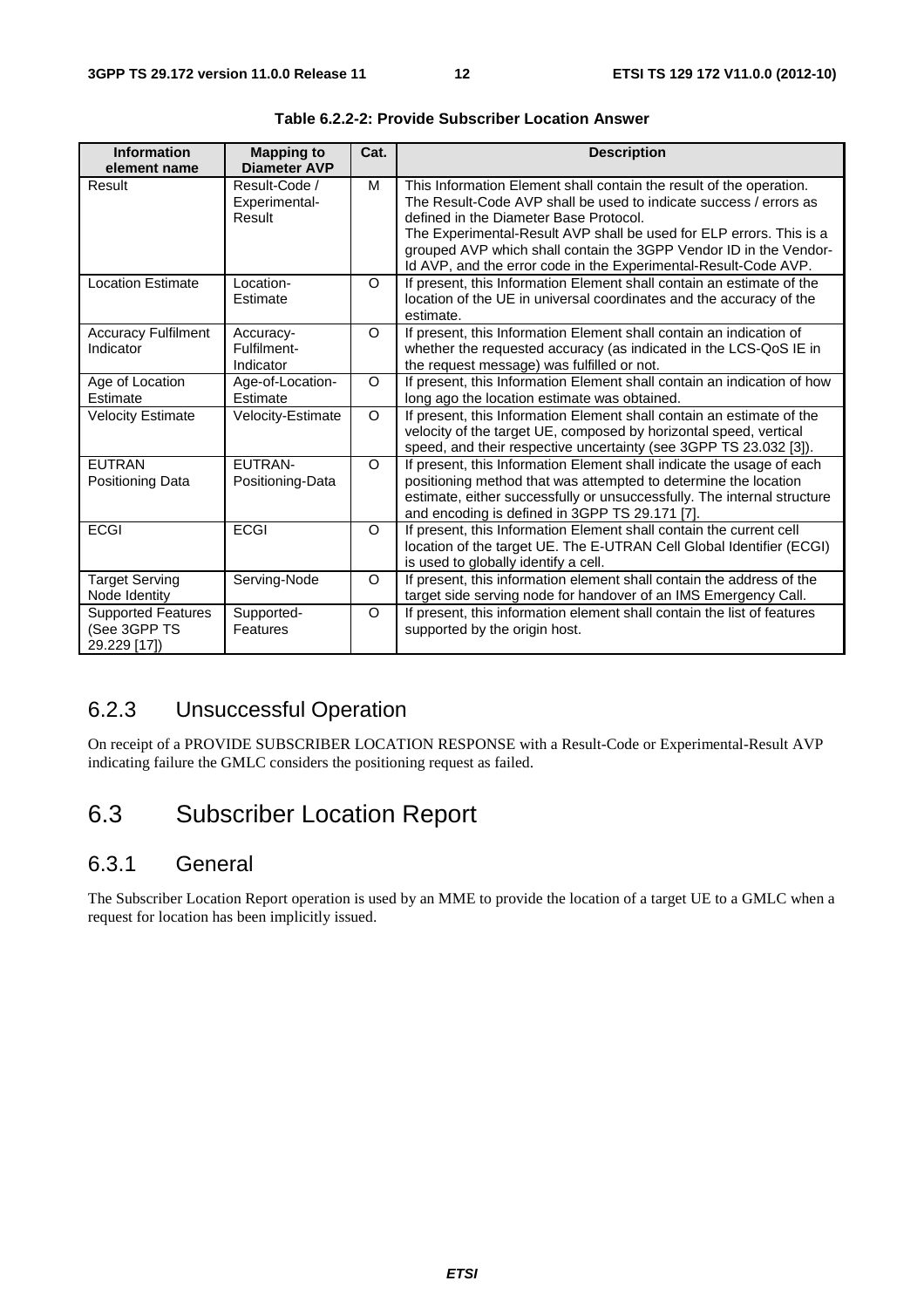#### 6.3.2 Successful Operation



**Figure 6.3.2-1: Subscriber Location Report procedure. Successful operation.** 

The MME initiates the procedure by sending a SUBSCRIBER LOCATION REPORT message to the GMLC. The message may carry the identity of the UE, the location estimate and its age, and the event causing the location report.

Upon reception of SUBSCRIBER LOCATION REPORT message, the GMLC shall return a SUBSCRIBER LOCATION REPORT ACK to the MME and process the location report accordingly, e.g. transfer of the location estimate to an external LCS Client according to procedure described in 3GPP TS 23.271 [2].

This procedure is mapped to the commands Location-Report-Request/Answer in the Diameter application specified in sections 7.3.3 and 7.3.4.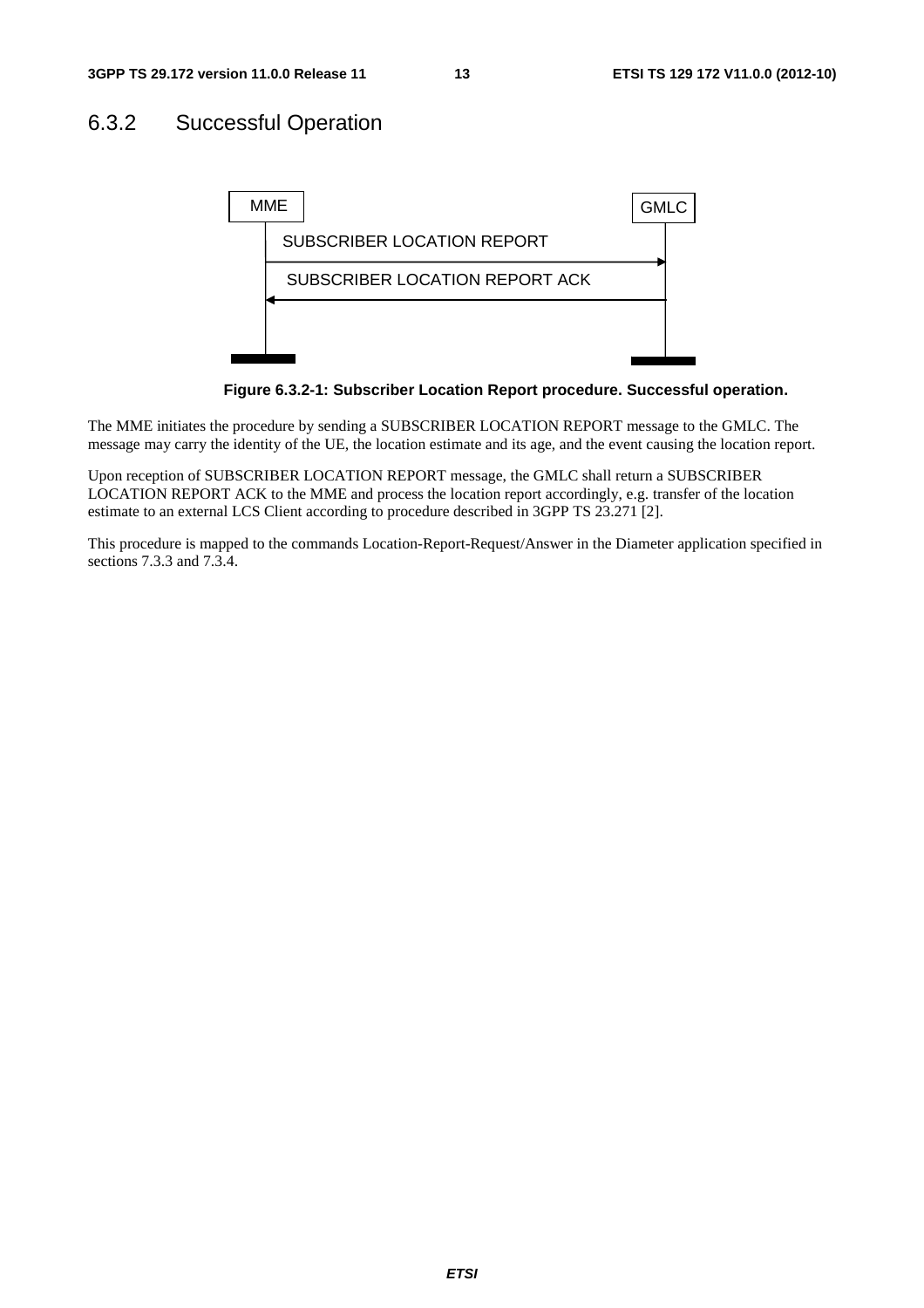| <b>Information</b><br>element name                                 | <b>Mapping to</b><br><b>Diameter AVP</b>                                                                                                                            | Cat.           | <b>Description</b>                                                                                                                                                                                                                                                    |  |  |  |
|--------------------------------------------------------------------|---------------------------------------------------------------------------------------------------------------------------------------------------------------------|----------------|-----------------------------------------------------------------------------------------------------------------------------------------------------------------------------------------------------------------------------------------------------------------------|--|--|--|
| <b>Location Event</b>                                              | Location-Event                                                                                                                                                      | M              | This Information Element shall contain the type of event that caused<br>the location procedure to be initiated.                                                                                                                                                       |  |  |  |
| <b>IMSI</b>                                                        | User-Name                                                                                                                                                           | $\mathsf{C}$   | If present, this Information Element shall contain the IMSI of the user<br>whose UE is to be positioned (see Note 1).                                                                                                                                                 |  |  |  |
| <b>MSISDN</b>                                                      | <b>MSISDN</b>                                                                                                                                                       | $\mathsf{C}$   | If present, this Information Element shall contain the MSISDN of the<br>user whose UE is to be positioned (see Note 1).                                                                                                                                               |  |  |  |
| <b>IMEI</b>                                                        | <b>IMEI</b>                                                                                                                                                         | $\overline{C}$ | If present, this Information Element shall contain the IMEI of the UE<br>to be positioned (see Note 1).                                                                                                                                                               |  |  |  |
| <b>Client Name</b>                                                 | LCS-EPS-Client-<br>Name                                                                                                                                             | $\Omega$       | If present, this Information Element shall contain the name of the LCS<br>client where the result of the positioning operation should be sent.                                                                                                                        |  |  |  |
| <b>Location Estimate</b>                                           | Location-<br>Estimate                                                                                                                                               | $\Omega$       | If present, this Information Element shall contain an estimate of the<br>location of the UE in universal coordinates and the accuracy of the<br>estimate.                                                                                                             |  |  |  |
| <b>Accuracy Fulfilment</b><br>Indicator                            | Accuracy-<br>Fulfilment-<br>Indicator                                                                                                                               | O              | If present, this Information Element shall contain an indication of<br>whether the requested accuracy was fulfilled or not.                                                                                                                                           |  |  |  |
| Age of Location<br>Estimate                                        | Age-of-Location-<br>Estimate                                                                                                                                        | O              | If present, this Information Element shall contain an indication of how<br>long ago the location estimate was obtained.                                                                                                                                               |  |  |  |
| <b>Velocity Estimate</b>                                           | Velocity-Estimate                                                                                                                                                   | O              | If present, this Information Element shall contain an estimate of the<br>velocity of the UE, composed by horizontal speed, vertical speed,<br>and their respective uncertainty (see 3GPP TS 23.032 [3]).                                                              |  |  |  |
| <b>EUTRAN</b><br>Positioning Data                                  | EUTRAN-<br>Positioning-Data                                                                                                                                         | $\Omega$       | If present, this Information Element shall indicate the usage of each<br>positioning method that was attempted to determine the location<br>estimate, either successfully or unsuccessfully. The internal structure<br>and encoding is defined in 3GPP TS 29.171 [7]. |  |  |  |
| <b>ECGI</b>                                                        | <b>ECGI</b>                                                                                                                                                         | $\Omega$       | If present, this Information Element shall contain the current cell<br>location of the target UE. The E-UTRAN Cell Global Identifier (ECGI)<br>is used to globally identify a cell                                                                                    |  |  |  |
| Service Type ID                                                    | LCS-Service-<br>Type-ID                                                                                                                                             | $\Omega$       | If present, this Information Element shall contain the service type<br>associated for the particular positioning report identifying the service<br>at the receiving LCS Client (the meaning of the different service types<br>is defined in 3GPP TS 22.071 [15]).     |  |  |  |
| Pseudonym<br>Indicator                                             | Pseudonym-<br>Indicator                                                                                                                                             | $\Omega$       | If present, this Information Element shall contain an indication of<br>whether or not a pseudonym must be allocated by the network and<br>transferred to the LCS client as the identity of the UE.                                                                    |  |  |  |
| <b>Supported Features</b><br>(See 3GPP TS<br>29.229 [17])          | Supported-<br>Features                                                                                                                                              | $\circ$        | If present, this information element shall contain the list of features<br>supported by the origin host.                                                                                                                                                              |  |  |  |
| <b>LCS QoS Class</b>                                               | LCS-QoS-Class                                                                                                                                                       | $\overline{O}$ | If present, this Information Element shall contain the LCS-QoS-Class<br>requested by the target UE.                                                                                                                                                                   |  |  |  |
| <b>Target Serving</b><br>Node Identity                             | If present, this information element shall contain the address of the<br>Serving-Node<br>$\circ$<br>target side serving node for handover of an IMS Emergency Call. |                |                                                                                                                                                                                                                                                                       |  |  |  |
| NOTE 1: At least one of these IEs shall be present in the message. |                                                                                                                                                                     |                |                                                                                                                                                                                                                                                                       |  |  |  |

| Table 6.3.2-1: Subscriber Location Report |  |  |  |
|-------------------------------------------|--|--|--|
|-------------------------------------------|--|--|--|

#### **Table 6.3.2-2: Subscriber Location Report Ack**

| <b>Information</b><br>element name                        | <b>Mapping to</b><br><b>Diameter AVP</b> | Cat. | <b>Description</b>                                                                                                                                                                                                                                                                                                                                                                                |
|-----------------------------------------------------------|------------------------------------------|------|---------------------------------------------------------------------------------------------------------------------------------------------------------------------------------------------------------------------------------------------------------------------------------------------------------------------------------------------------------------------------------------------------|
| Result                                                    | Result-Code /<br>Experimental-<br>Result | м    | This Information Element shall contain the result of the operation.<br>The Result-Code AVP shall be used to indicate success / errors as<br>defined in the Diameter Base Protocol.<br>The Experimental-Result AVP shall be used for ELP errors. This is a<br>grouped AVP which shall contain the 3GPP Vendor ID in the Vendor-<br>Id AVP, and the error code in the Experimental-Result-Code AVP. |
| <b>Supported Features</b><br>(See 3GPP TS<br>29.229 [17]) | Supported-<br>Features                   | O    | If present, this information element shall contain the list of features<br>supported by the origin host.                                                                                                                                                                                                                                                                                          |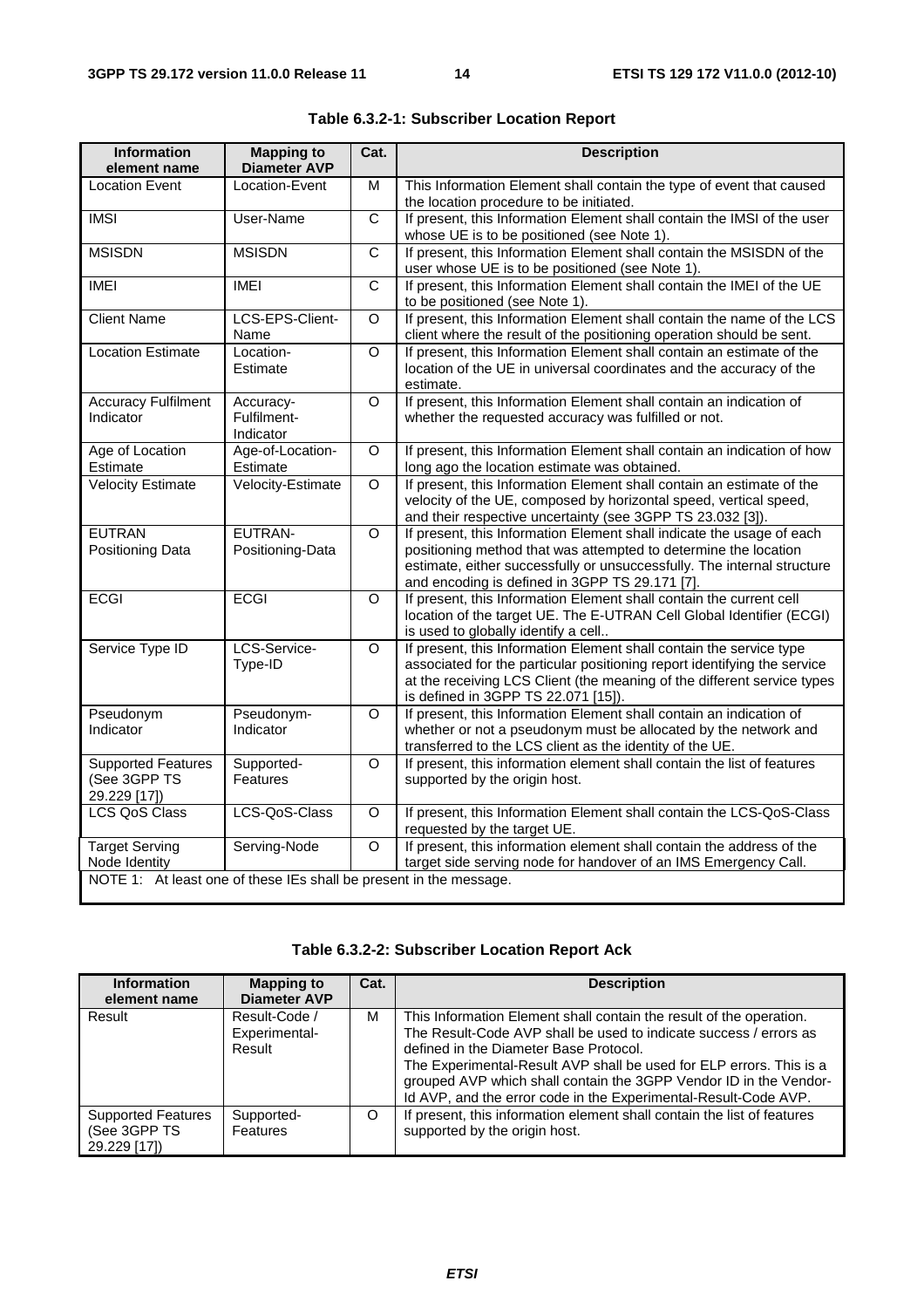#### 6.3.3 Unsuccessful Operation

If for some reason the GMLC does not accept the SUBSCRIBER LOCATION REPORT APDU, the GMLC shall send a SUBSCRIBER LOCATION REPORT ACK message with a Result-Code or Experimental-Result AVP indicating failure.

7 ELP Messages and Message Formats

### 7.1 General

The Diameter Base Protocol as specified in IETF RFC 3588 [4] shall apply except as modified by the defined support of the methods and the defined support of the commands and AVPs, result and error codes as specified in this specification. Unless otherwise specified, the procedures (including error handling and unrecognised information handling) shall be used unmodified.

This clause specifies a Diameter application that allows a Diameter server and a Diameter client:

- to retrieve the location information of a target UE
- to report the location information of a target UE

The SLg interface protocol is defined as an IETF vendor specific Diameter application, where the vendor is 3GPP. The vendor identifier assigned by IANA to 3GPP (http://www.iana.org/assignments/enterprise-numbers) is 10415.

The Diameter application identifier assigned to the SLg interface application is 16777255 (allocated by IANA).

### 7.2 Message Formats

This section defines Command-Code values for the SLg interface application.

Every command is defined by means of the ABNF syntax IETF RFC 2234 [5], according to the rules in IETF RFC 3588 [4]. If the definition and use of an AVP is not specified in this document, the guidelines in IETF RFC 3588 [4] shall apply.

For these commands, the Application-ID field shall be set to16777255 (application identifier of the SLg interface application).

NOTE: For this release, the Vendor-Specific-Application-ID is included as an optional AVP in all commands in order to ensure interoperability with diameter agents following a strict implementation of IETF RFC 3588, by which messages not including this AVP will be rejected. IETF RFC 3588 indicates that the AVP shall be present in all proxiable commands, such as those specified here, dispite that the contents of this AVP are redundant since the Application ID is already present in the command header. This AVP may be removed in subsequent revisions of this specification, once the diameter base protocol is updated accordingly.

The following Command Codes are defined in this specification:

| Table 7.2-1: Command-Code values |  |
|----------------------------------|--|
|                                  |  |

| <b>Command-Name</b>              | <b>Abbreviation</b> | Code    | <b>Section</b> |
|----------------------------------|---------------------|---------|----------------|
| <b>IProvide-Location-Request</b> | PLR                 | 8388620 | 7.3.1          |
| <b>IProvide-Location -Answer</b> | PL A                | 8388620 | 7.3.2          |
| Location-Report-Request          | I RR                | 8388621 | 7.3.3          |
| Location-Report-Answer           | I RA                | 8388621 | 7.3.4          |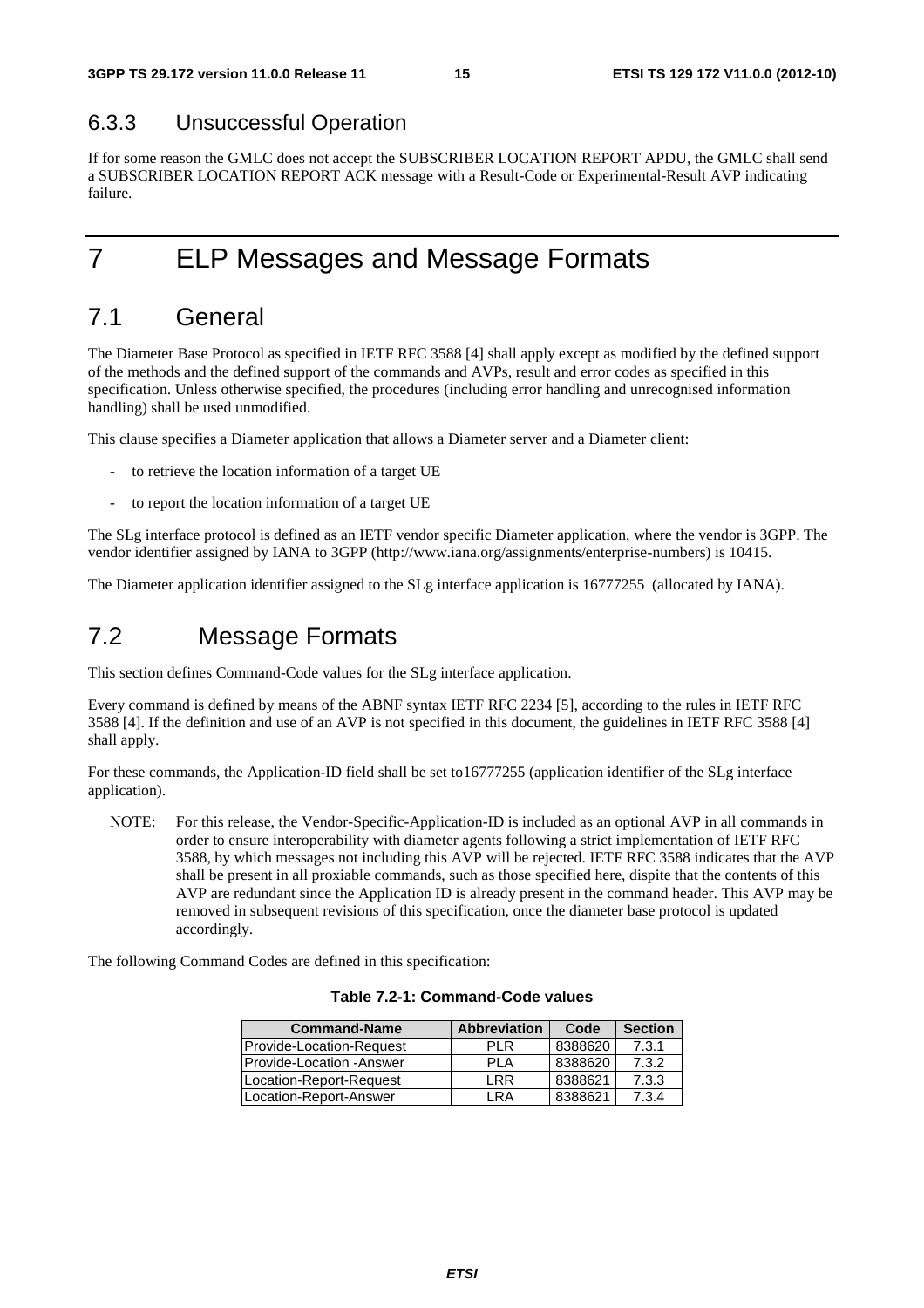#### 7.3 ELP Messages

#### 7.3.1 Provide-Location-Request (PLR) Command

The Provide-Location-Request (PLR) command, indicated by the Command-Code field set to 8388620 and the "R" bit set in the Command Flags field, is sent by the GMLC in order to request subscriber location to the MME.

Message Format

 $\langle$  Provide-Location-Request $> ::= \langle$  Diameter Header: 8388620, REQ, PXY, 16777255  $>$ 

 < Session-Id > [ Vendor-Specific-Application-Id ] { Auth-Session-State } { Origin-Host } { Origin-Realm } {Destination-Host } { Destination-Realm } { Location-Type } [ User-Name ] [ MSISDN] [ IMEI ] { LCS-EPS-Client-Name } { LCS-Client-Type } [ LCS-Requestor-Name ] [ LCS-Priority ] [ LCS-QoS ] [ Velocity-Requested ] [ Supported-GAD-Shapes ] [ LCS-Service-Type-ID ] [ LCS-Codeword ] [ LCS-Privacy-Check-Non-Session ] [ LCS-Privacy-Check-Session ] [Service-Selection ] \*[ Supported-Features ]  $*$ [ AVP ] \*[ Proxy-Info ] \*[ Route-Record ]

#### 7.3.2 Provide-Location-Answer (PLA) Command

The Provide-Location-Answer (PLA) command, indicated by the Command-Code field set to 8388620 and the "R" bit cleared in the Command Flags field, is sent by the MME to the GMLC in response to the Provide-Location-Request command.

Message Format

< Provide-Location-Answer > ::= < Diameter Header: 8388620, PXY, 16777255 > < Session-Id > [ Vendor-Specific-Application-Id ] [ Result-Code ] [ Experimental-Result ] { Auth-Session-State } { Origin-Host } { Origin-Realm } [Location-Estimate] [ Accuracy-Fulfilment-Indicator ] [ Age-Of-Location-Estimate] [ Velocity-Estimate ] [ EUTRAN-Positioning-Data] [ ECGI ] [ Serving-Node ]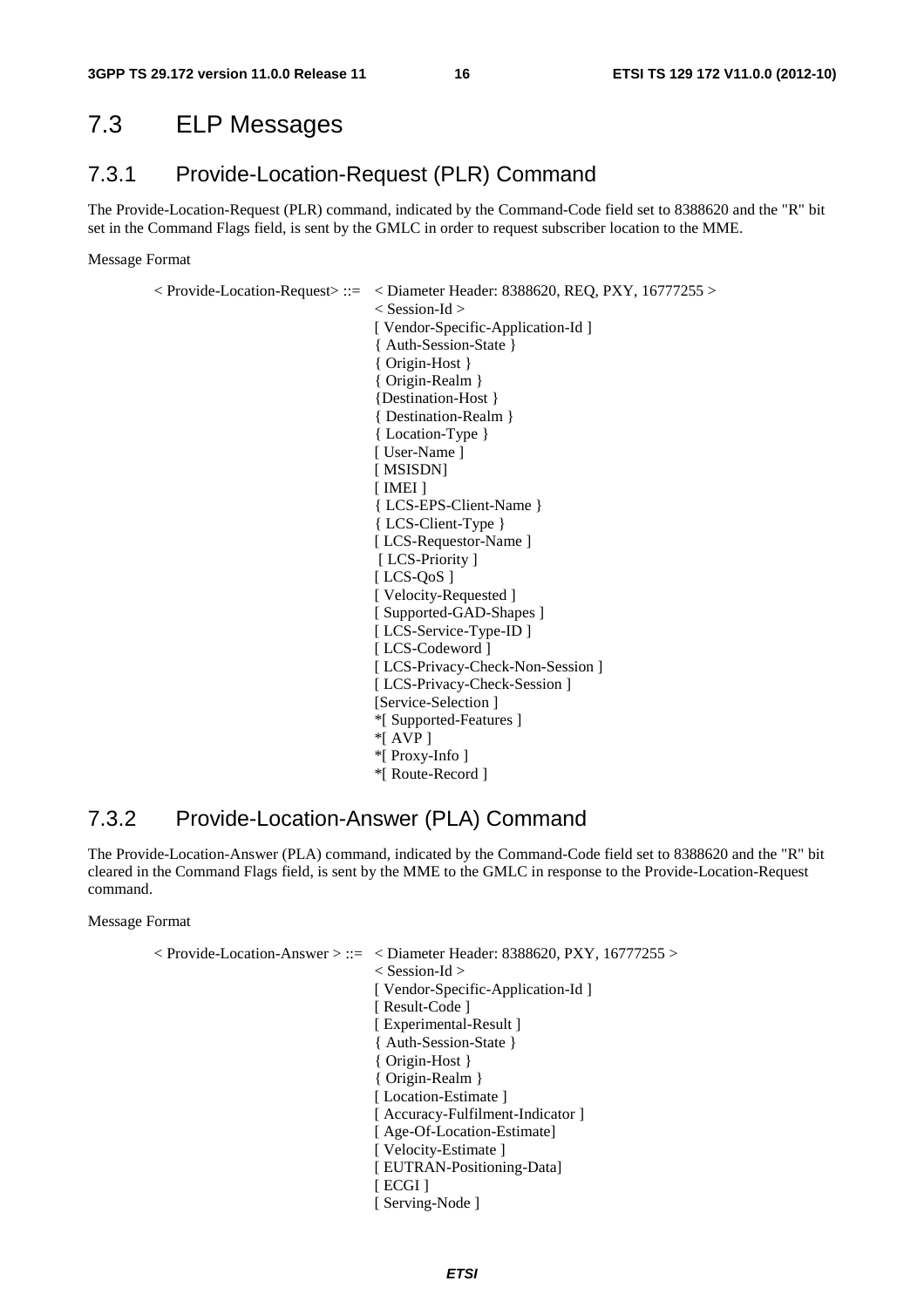\*[ Supported-Features ]  $*$ [ AVP ] \*[ Failed-AVP ] \*[ Proxy-Info ] \*[ Route-Record ]

#### 7.3.3 Location-Report-Request (LRR) Command

The Location-Report-Request (LRR) command, indicated by the Command-Code field set to 8388621 and the "R" bit set in the Command Flags field, is sent by the MME in order to provide subscriber location data to the GMLC.

Message Format

 $<$  Location-Report-Request $> ::= \langle$  Diameter Header: 8388621, REQ, PXY, 16777255  $>$  < Session-Id > [ Vendor-Specific-Application-Id ] { Auth-Session-State } { Origin-Host } { Origin-Realm } { Destination-Host } { Destination-Realm } { Location-Event } [ LCS-EPS-Client-Name ] [ User-Name ] [ MSISDN] [ IMEI ] [ Location-Estimate ] [ Accuracy-Fulfilment-Indicator ] [ Age-Of-Location-Estimate ] [ Velocity-Estimate ] [ EUTRAN-Positioning-Data ] [ ECGI] [ LCS-Service-Type-ID ] [ Pseudonym-Indicator ] [ LCS-OoS-Class ] [ Serving-Node ] \*[ Supported-Features ] \*[ AVP ] \*[ Proxy-Info ] \*[ Route-Record ]

#### 7.3.4 Location-Report-Answer (LRA) Command

The Location-Report-Answer (LRA) command, indicated by the Command-Code field set to8388621 and the "R" bit cleared in the Command Flags field, is sent by the GMLC to the MME in response to the Location-Report-Request command.

Message Format

 $<$  Location-Report-Answer  $> ::= \, <$  Diameter Header: 8388621, PXY, 16777255 $>$  < Session-Id > [ Vendor-Specific-Application-Id ] [ Result-Code ] [ Experimental-Result ] { Auth-Session-State } { Origin-Host } { Origin-Realm } \*[ Supported-Features ]  $*$ [ AVP ] \*[ Failed-AVP ] \*[ Proxy-Info ] \*[ Route-Record ]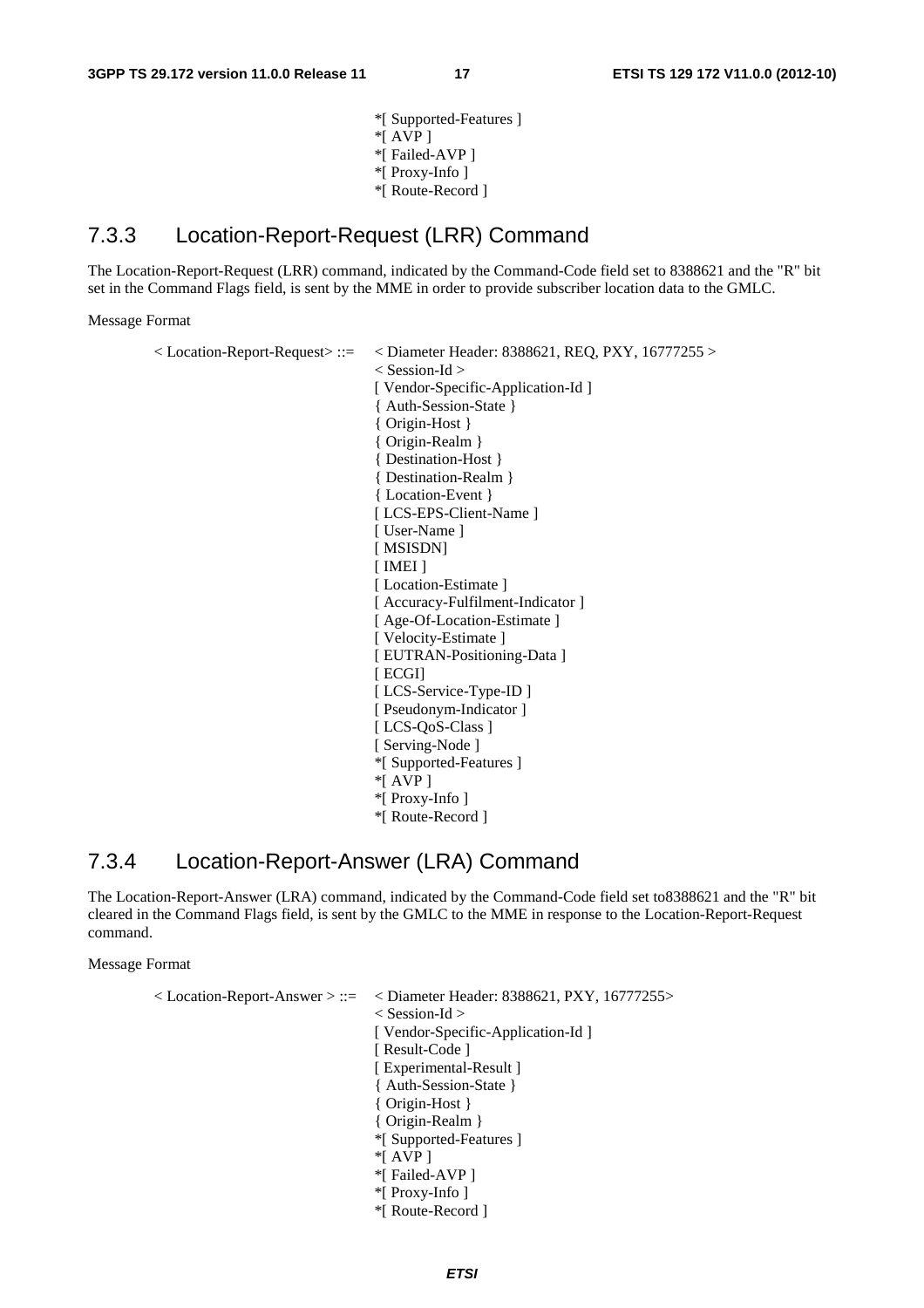### 7.4 Information Elements

#### 7.4.1 General

The following table describes the Diameter AVPs defined for the SLg interface protocol, their AVP Code values, types, possible flag values and whether the AVP may or not be encrypted.

|                                                                                                                                                                                                                                                                 |            |                |                   |             |     | <b>AVP Flag rules</b> |             |            |
|-----------------------------------------------------------------------------------------------------------------------------------------------------------------------------------------------------------------------------------------------------------------|------------|----------------|-------------------|-------------|-----|-----------------------|-------------|------------|
| <b>Attribute Name</b>                                                                                                                                                                                                                                           | <b>AVP</b> | <b>Section</b> | <b>Value Type</b> | <b>Must</b> | May | Should                | <b>Must</b> | <b>May</b> |
|                                                                                                                                                                                                                                                                 | Code       | defined        |                   |             |     | not                   | not         | Encrypt    |
| Location-Type                                                                                                                                                                                                                                                   | 2500       | 7.4.2          | Enumerated        | M, V        |     |                       |             | <b>No</b>  |
| LCS-EPS-Client-Name                                                                                                                                                                                                                                             | 2501       | 7.4.3          | Grouped           | M, V        |     |                       |             | <b>No</b>  |
| LCS-Requestor-Name                                                                                                                                                                                                                                              | 2502       | 7.4.4          | Grouped           | M, V        |     |                       |             | <b>No</b>  |
| <b>LCS-Priority</b>                                                                                                                                                                                                                                             | 2503       | 7.4.5          | Unsigned32        | M, V        |     |                       |             | No         |
| LCS-QoS                                                                                                                                                                                                                                                         | 2504       | 7.4.6          | Grouped           | M, V        |     |                       |             | No         |
| LCS-QoS-Class                                                                                                                                                                                                                                                   | 2523       | 7.4.27         | Enumerated        | M, V        |     |                       |             | <b>No</b>  |
| Horizontal-Accuracy                                                                                                                                                                                                                                             | 2505       | 7.4.7          | Unsigned32        | M, V        |     |                       |             | No         |
| Vertical-Accuracy                                                                                                                                                                                                                                               | 2506       | 7.4.8          | Unsigned32        | M, V        |     |                       |             | <b>No</b>  |
| Vertical-Requested                                                                                                                                                                                                                                              | 2507       | 7.4.9          | Enumerated        | M, V        |     |                       |             | <b>No</b>  |
| Velocity-Requested                                                                                                                                                                                                                                              | 2508       | 7.4.10         | Enumerated        | M, V        |     |                       |             | No         |
| Response-Time                                                                                                                                                                                                                                                   | 2509       | 7.4.11         | Enumerated        | M, V        |     |                       |             | <b>No</b>  |
| Supported-GAD-Shapes                                                                                                                                                                                                                                            | 2510       | 7.4.12         | Unsigned32        | M, V        |     |                       |             | <b>No</b>  |
| LCS-Codeword                                                                                                                                                                                                                                                    | 2511       | 7.4.13         | UTF8String        | M, V        |     |                       |             | No         |
| LCS-Privacy-Check                                                                                                                                                                                                                                               | 2512       | 7.4.14         | Enumerated        | M, V        |     |                       |             | <b>No</b>  |
| Accuracy-Fulfilment-Indicator                                                                                                                                                                                                                                   | 2513       | 7.4.15         | Enumerated        | M, V        |     |                       |             | No         |
| Age-Of-Location-Estimate                                                                                                                                                                                                                                        | 2514       | 7.4.16         | Unsigned32        | M, V        |     |                       |             | <b>No</b>  |
| Velocity-Estimate                                                                                                                                                                                                                                               | 2515       | 7.4.17         | OctetString       | M, V        |     |                       |             | No         |
| EUTRAN-Positioning-Data                                                                                                                                                                                                                                         | 2516       | 7.4.18         | OctetString       | M, V        |     |                       |             | <b>No</b>  |
| <b>ECGI</b>                                                                                                                                                                                                                                                     | 2517       | 7.4.19         | OctetString       | M, V        |     |                       |             | No         |
| Location-Event                                                                                                                                                                                                                                                  | 2518       | 7.4.20         | Enumerated        | M, V        |     |                       |             | <b>No</b>  |
| Pseudonym-Indicator                                                                                                                                                                                                                                             | 2519       | 7.4.21         | Enumerated        | M, V        |     |                       |             | No         |
| LCS-Service-Type-ID                                                                                                                                                                                                                                             | 2520       | 7.4.22         | Unsigned32        | M, V        |     |                       |             | <b>No</b>  |
| LCS-Privacy-Check-Non-                                                                                                                                                                                                                                          | 2521       | 7.4.23         | Grouped           | M, V        |     |                       |             | <b>No</b>  |
| Session                                                                                                                                                                                                                                                         |            |                |                   |             |     |                       |             |            |
| LCS-Privacy-Check-Session                                                                                                                                                                                                                                       | 2522       | 7.4.24         | Grouped           | M, V        |     |                       |             | <b>No</b>  |
| The AVP header bit denoted as "M", indicates whether support of the AVP is required. The AVP header<br>Note:<br>bit denoted as "V", indicates whether the optional Vendor-ID field is present in the AVP header.<br>For further details, see IETF RFC 3588 [4]. |            |                |                   |             |     |                       |             |            |

| Table 7.4.1-1: Diameter ELP Application AVPs |  |  |
|----------------------------------------------|--|--|
|                                              |  |  |

| <b>Attribute Name</b>   | <b>AVP</b><br>Code | <b>Reference</b>          | <b>Value Type</b> | <b>Comment</b>                        |
|-------------------------|--------------------|---------------------------|-------------------|---------------------------------------|
| LCS-Format-Indicator    | 1237               | 3GPP TS 32.299 [10]       | Enumerated        |                                       |
| LCS-Name-String         | 1238               | 3GPP TS 32.299 [10]       | UTF8String        |                                       |
| LCS-Client-Type         | 1241               | 3GPP TS 32,299 [10]       | Enumerated        |                                       |
| LCS-Requestor-Id-String | 1240               | 3GPP TS 32.299 [10]       | UTF8String        |                                       |
| Location-Estimate       | 1242               | 3GPP TS 32.299 [10]       | OctetString       |                                       |
| <b>IMEI</b>             | 1402               | 3GPP TS 29.272 [11]       | UTF8String        |                                       |
| <b>IMSISDN</b>          | 701                | 3GPP TS 29.329 [12]       | OctetString       |                                       |
| Service-Selection       | 493                | 3GPP TS 29.272 [11].      | UTF8String        | It is used to define the APN          |
|                         |                    | <b>IETF RFC 5778 [16]</b> |                   |                                       |
| User-Name               |                    | <b>IETF RFC 3588 [4]</b>  | UTF8String        | It is used to include the user's IMSI |
| Supported-Features      | 628                | 3GPP TS 29.229 [17]       | Grouped           |                                       |
| Feature-List-ID         | 629                | 3GPP TS 29.229 [17]       | Unsigned32        | See clause 7.4.25                     |
| lFeature-List           | 630                | 3GPP TS 29.229 [17]       | Unsigned32        | lSee clause 7.4.26                    |
| Serving-Node            | 2401               | 3GPP TS 29.173 [18]       | Grouped           | See clause 7.4.28                     |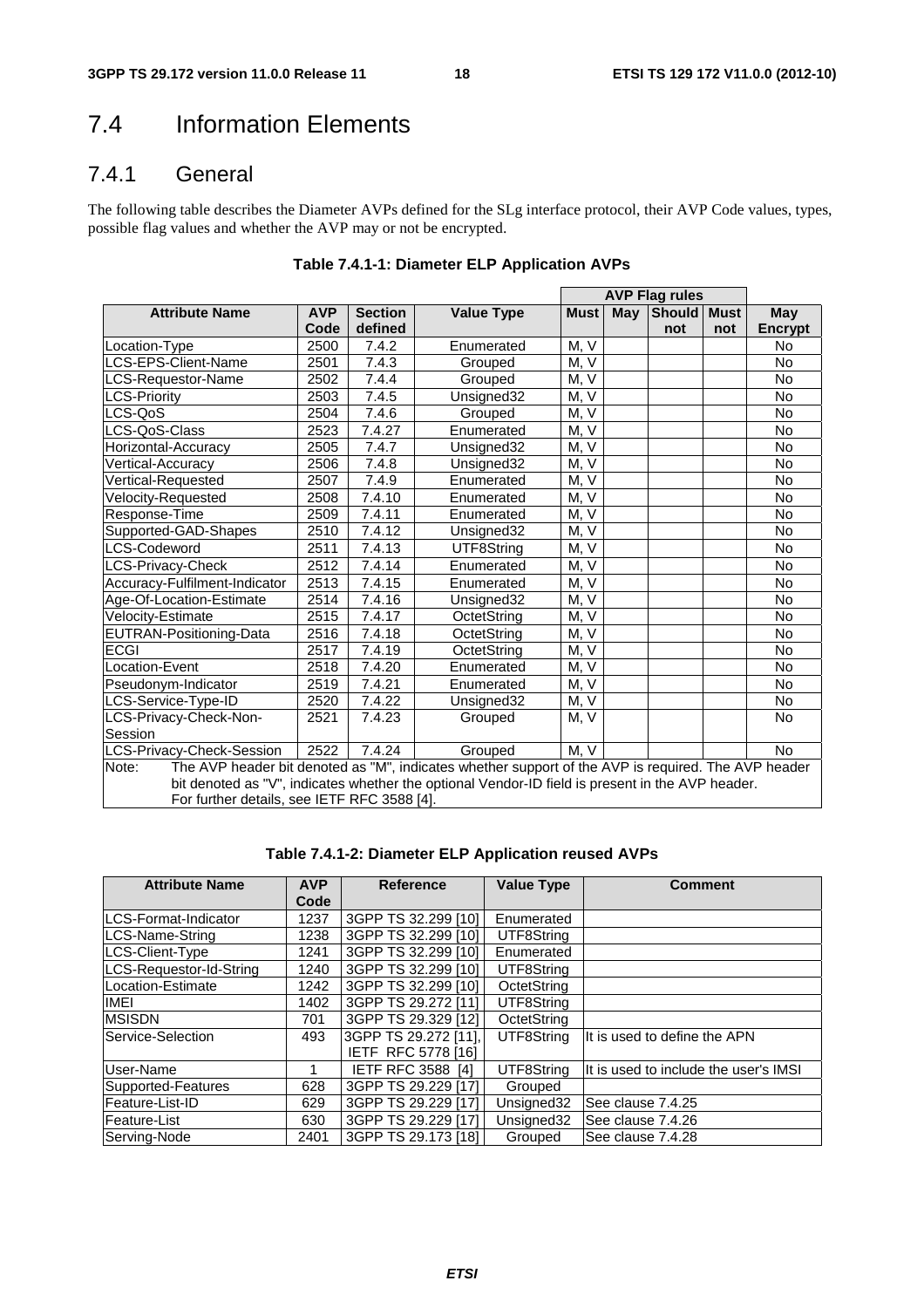#### 7.4.2 Location-Type

The Location-Type AVP is of type Enumerated. The following values are defined:

CURRENT\_LOCATION (0)

CURRENT\_OR\_LAST\_KNOWN\_LOCATION (1)

INITIAL\_LOCATION (2)

RESERVED (3)

```
RESERVED (4)
```
NOTIFICATION\_VERIFICATION\_ONLY (5)

NOTE: Values (3) and (4) are reserved for future use. The other values are homogeneous with those defined for the equivalent information element in MAP.

#### 7.4.3 LCS-EPS-Client-Name

The LCS-EPS-Client-Name AVP is of type Grouped.

AVP format:

LCS-EPS-Client-Name  $\therefore$  = <AVP header: 2501 10415>

[ LCS-Name-String ] [ LCS-Format-Indicator ]

The details of the LCS-Name-String AVP and the LCS-Format-Indicator AVP are described in 3GPP TS 32.299 [10].

#### 7.4.4 LCS-Requestor-Name

The LCS-Requestor-Name AVP is of type Grouped.

AVP format:

LCS-Requestor-Name ::= <AVP header: 2502 10415>

[ LCS-Requestor-Id-String ] [ LCS-Format-Indicator ]

The details of the LCS-Requestor-Id-String AVP and the LCS-Format-Indicator AVP are described in 3GPP TS 32.299 [10].

#### 7.4.5 LCS-Priority

The LCS-Priority AVP is of type Unsigned32. It indicates the priority of the location request. The value 0 shall indicate the highest priority, and the value 1 shall indicate normal priority. All other values shall be treated as 1 (normal priority). For details, refer to 3GPP TS 22.071 [15].

#### 7.4.6 LCS-QoS

The LCS-QoS AVP is of type Grouped.

AVP format:

LCS-QoS ::= <AVP header: 2504 10415>

[ LCS-QoS-Class ] [ Horizontal-Accuracy ] [ Vertical-Accuracy ]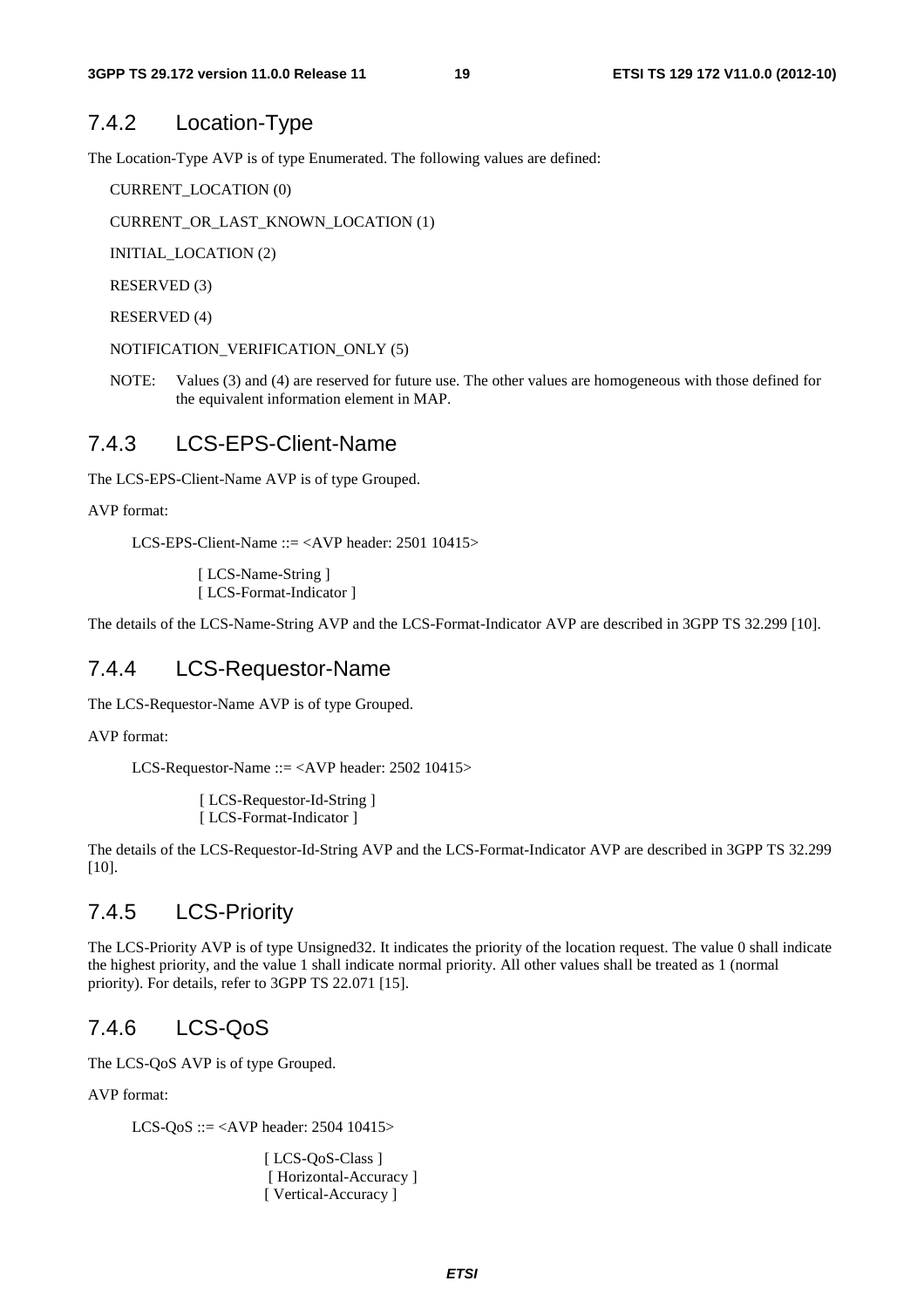[ Vertical-Requested ] [ Response-Time]

#### 7.4.7 Horizontal-Accuracy

The Horizontal-Accuracy AVP is of type Unsigned32. Bits 6-0 corresponds to Uncertainty Code defined in 3GPP TS 23.032 [3]. The horizontal location error should be less than the error indicated by the uncertainty code with 67% confidence. Bits 7 to 31 shall be ignored.

#### 7.4.8 Vertical-Accuracy

The Vertical-Accuracy AVP is of type Unsigned32. Bits 6-0 corresponds to Uncertainty Code defined in 3GPP TS 23.032 [3]. The vertical location error should be less than the error indicated by the uncertainty code with 67% confidence. Bits 7 to 31 shall be ignored.

#### 7.4.9 Vertical-Requested

The Vertical-Requested AVP is of type Enumerated. The following values are defined:

VERTICAL\_COORDINATE\_IS\_NOT REQUESTED (0)

VERTICAL\_COORDINATE\_IS\_REQUESTED (1)

Default value if AVP is not present is: VERTICAL\_COORDINATE\_IS\_NOT\_REQUESTED (0).

#### 7.4.10 Velocity-Requested

The Velocity-Requested AVP is of type Enumerated. The following values are defined:

VELOCITY IS NOT REQUESTED (0)

VELOCITY\_IS\_REQUESTED (1)

Default value if AVP is not present is: VELOCITY\_IS\_NOT\_REQUESTED (0).

#### 7.4.11 Response-Time

The Response-Time AVP is of type Enumerated. The following values are defined:

LOW DELAY (0)

DELAY\_TOLERANT (1)

#### 7.4.12 Supported-GAD-Shapes

The Supported-GAD-Shapes AVP is of type Unsigned32 and it shall contain a bitmask.

A node shall mark in the BIT STRING all Shapes defined in 3GPP TS 23.032 [3] it supports.

Bits 6-0 in shall indicate the supported Shapes defined in 3GPP TS 23.032 [3]. Bits 7 to 31 shall be ignored.

```
ellipsoidPoint (0) 
ellipsoidPointWithUncertaintyCircle (1) 
ellipsoidPointWithUncertaintyEllipse (2) 
polygon (3) 
ellipsoidPointWithAltitude (4) 
ellipsoidPointWithAltitudeAndUncertaintyElipsoid (5)
```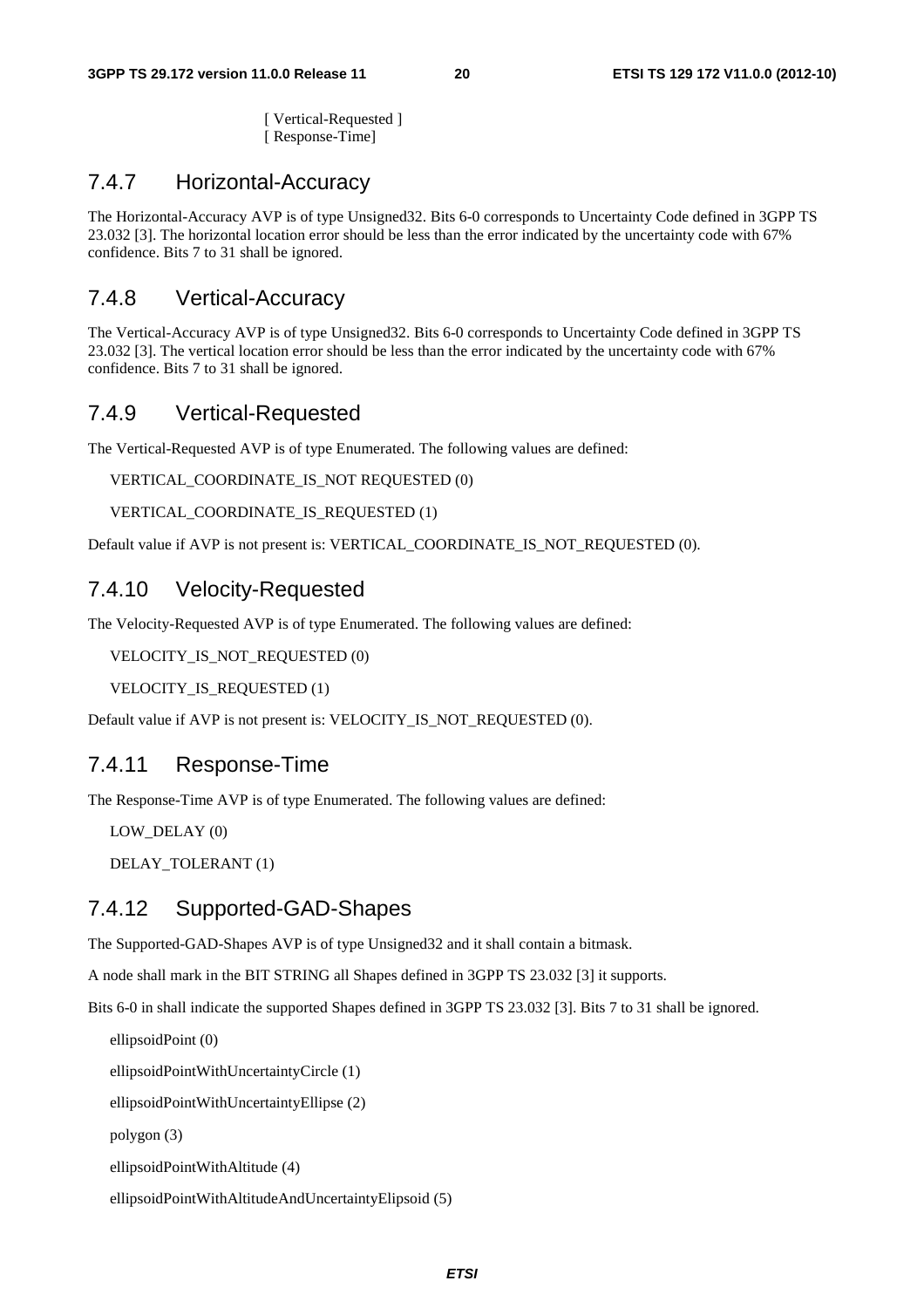ellipsoidArc (6)

#### 7.4.13 LCS-Codeword

The LCS-Codeword AVP is of type UTF8String. It indicates the potential codeword string to send in a notification message to the UE.

#### 7.4.14 LCS-Privacy-Check

The LCS-Privacy-Check AVP is of type Enumerated. The following values are defined:

ALLOWED\_WITHOUT\_NOTIFICATION (0)

ALLOWED\_WITH\_NOTIFICATION (1)

ALLOWED\_IF\_NO\_RESPONSE (2)

RESTRICTED\_IF\_NO\_RESPONSE (3)

NOT ALLOWED (4)

Default value if AVP is not present is: ALLOWED\_WITHOUT\_NOTIFICATION (0).

#### 7.4.15 Accuracy-Fulfilment-Indicator

The Accuracy-Fulfilment-Indicator AVP is of type Enumerated. The following values are defined:

REQUESTED\_ACCURACY\_FULFILLED (0)

REQUESTED\_ACCURACY\_NOT\_FULFILLED (1)

#### 7.4.16 Age-Of-Location-Estimate

The Age-Of-Location-Estimate AVP is of type Unsigned32. It indicates how long ago the location estimate was obtained in minutes, as indicated in 3GPP TS 29.002 [19].

#### 7.4.17 Velocity-Estimate

The Velocity-Estimate AVP is of type OctetString. It is composed of 4 or more octets with an internal structure according to 3GPP TS 23.032 [3].

#### 7.4.18 EUTRAN-Positioning-Data

The EUTRAN-Positioning-Data AVP is of type OctetString. It shall contain the encoded content of the "Positioning-Data" Information Element as defined in 3GPP TS 29.171 [7].

#### 7.4.19 ECGI

The ECGI AVP is of type OctetString. It indicates the E-UTRAN Cell Global Identifier. It is coded according to clause 8.21.5, in 3GPP TS 29.274 [8].

#### 7.4.20 Location-Event

The Location-Event AVP is of type Enumerated. The following values are defined:

EMERGENCY\_CALL\_ORIGINATION (0)

EMERGENCY\_CALL\_RELEASE (1)

 $MO$  LR  $(2)$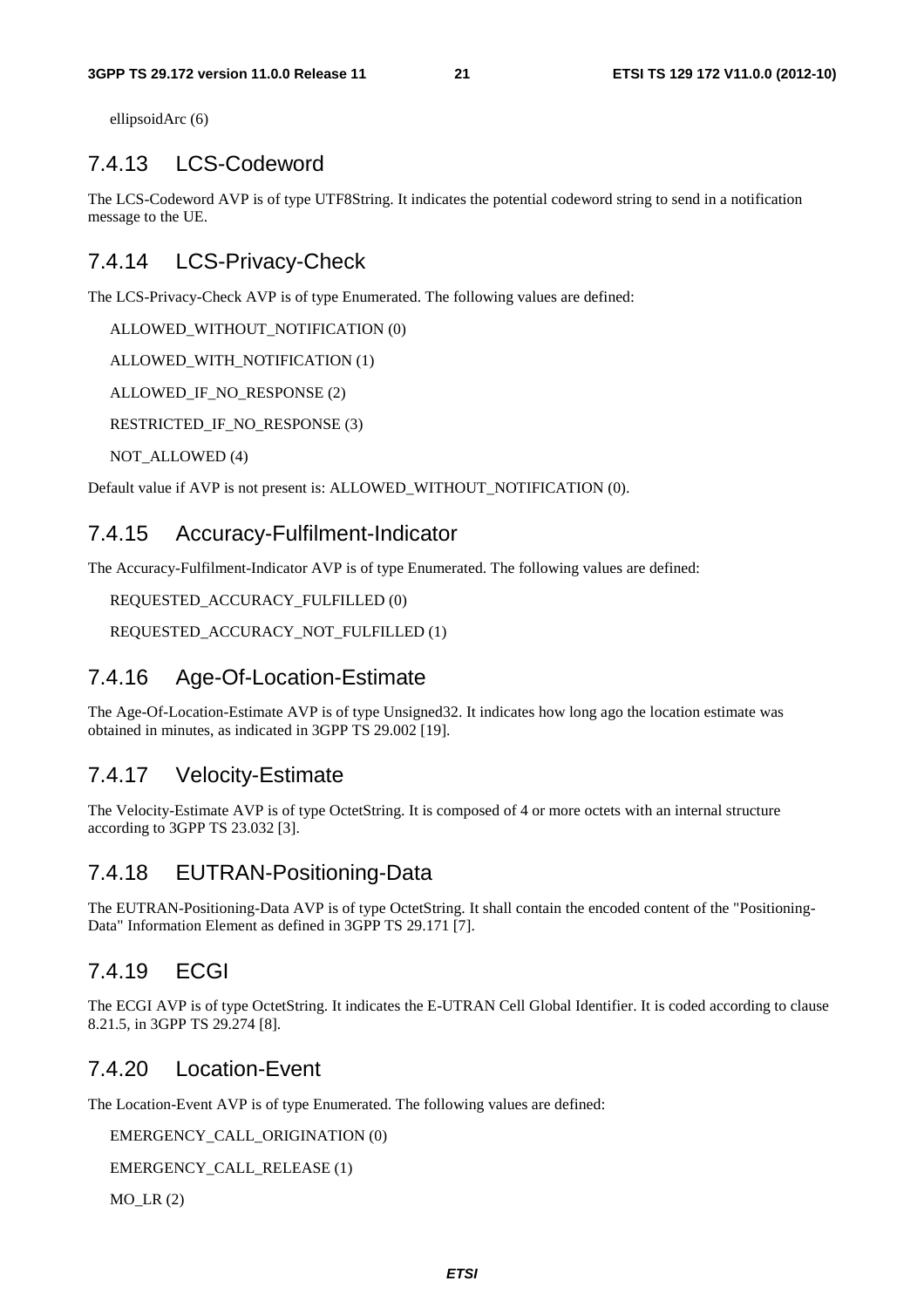EMERGENCY\_CALL\_HANDOVER (3)

#### 7.4.21 Pseudonym-Indicator

The Pseudonym-Indicator AVP is of type Enumerated. It defines if a pseudonym is requested. The following values are defined:

PSEUDONYM\_NOT\_REQUESTED (0)

PSEUDONYM\_REQUESTED (1)

Default value if AVP is not present is: PSEUDONYM\_NOT\_REQUESTED (0).

#### 7.4.22 LCS-Service-Type-ID

The LCS-Service-Type-ID is of type Unsigned32. It defines the identifier associated to one of the Service Types for which the LCS client is allowed to locate the particular UE.

#### 7.4.23 LCS-Privacy-Check-Non-Session

The LCS-Privacy-Check-Non-Session AVP is of type Grouped.

AVP format:

LCS-Privacy-Check-Non-Session ::= <AVP header: 2521 10415>

```
{ LCS-Privacy-Check }
```
Default value if AVP is not present is that AVP LCS-Privacy-Check take value: ALLOWED\_WITHOUT\_NOTIFICATION (0).

#### 7.4.24 LCS-Privacy-Check-Session

The LCS-Privacy-Check-Session AVP is of type Grouped.

AVP format:

LCS-Privacy-Check-Session ::= <AVP header: 2522 10415>

{ LCS-Privacy-Check }

Default value if AVP is not present is that AVP LCS-Privacy-Check take value: NOT\_ALLOWED (4).

#### 7.4.25 Feature-List-ID

The syntax of this AVP is defined in 3GPP TS 29.229 [17]. For this release, the Feature-List-ID AVP value shall be set to 1.

#### 7.4.26 Feature-List

The syntax of this AVP is defined in 3GPP TS 29.229 [17]. A null value indicates that there is no feature used by the application.

NOTE: There are no features defined for this release.

#### 7.4.27 LCS-QoS-Class

The LCS-QoS-Class AVP is of the type Enumerated. The following values are defined.

ASSURED (0)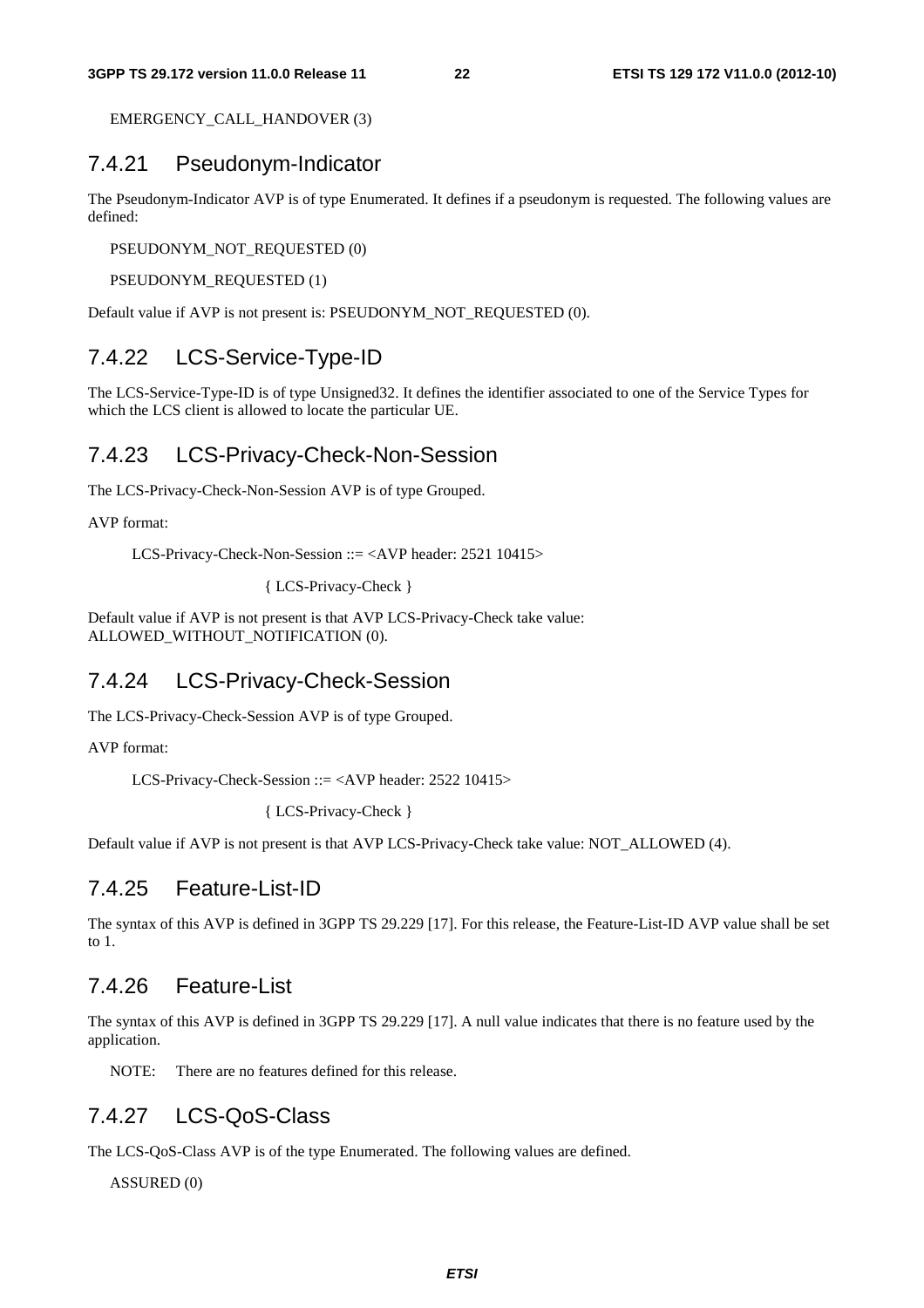BEST EFFORT (1)

#### 7.4.28 Serving-Node

The Serving-Node AVP is of type Grouped. This AVP shall contain the information about the network node serving the targeted user.

### 7.5 Result-Code AVP and Experimental-Result AVP Values

#### 7.5.1 General

This section defines result code values that shall be supported by all Diameter implementations that conform to this specification.

#### 7.5.2 Success

Result codes that fall within the Success category shall be used to inform a peer that a request has been successfully completed. The Result-Code AVP values defined in Diameter Base Protocol RFC 3588 [4] shall be applied.

#### 7.5.3 Permanent Failures

Errors that fall within the Permanent Failures category shall be used to inform the peer that the request has failed, and should not be attempted again. The Result-Code AVP values defined in Diameter Base Protocol RFC 3588 [5] shall be applied. When one of the result codes defined here is included in a response, it shall be inside an Experimental-Result AVP and the Result-Code AVP shall be absent.

#### 7.5.3.1 DIAMETER\_ERROR\_USER\_UNKNOWN (5001)

This result code shall be sent by the MME to indicate that the user is unknown. This error code is defined in 3GPP TS 29.229 [17]

#### 7.5.3.2 DIAMETER\_ERROR\_UNAUTHORIZED\_REQUESTING\_NETWORK (5490)

This result code shall be sent by the MME to indicate that the requesting GMLC's network is not authorized to request UE location information. This error code is defined in 3GPP TS 29.173 [18]

#### 7.5.4 Transient Failures

Errors that fall within the transient failures category are those used to inform a peer that the request could not be satisfied at the time that it was received. The request may be able to be satisfied in the future.

#### 7.5.4.1 DIAMETER\_ERROR\_UNREACHABLE\_USER (4221)

This result code shall be sent by the MME to indicate that the user could not be reached in order to perform positioning procedure.

#### 7.5.4.2 DIAMETER\_ERROR\_SUSPENDED\_USER (4222)

This result code shall be sent by the MME to indicate that the user is suspended in the MME.

#### 7.5.4.3 DIAMETER\_ERROR\_DETACHED\_USER (4223)

This result code shall be sent by the MME to indicate that the user is detached in the MME.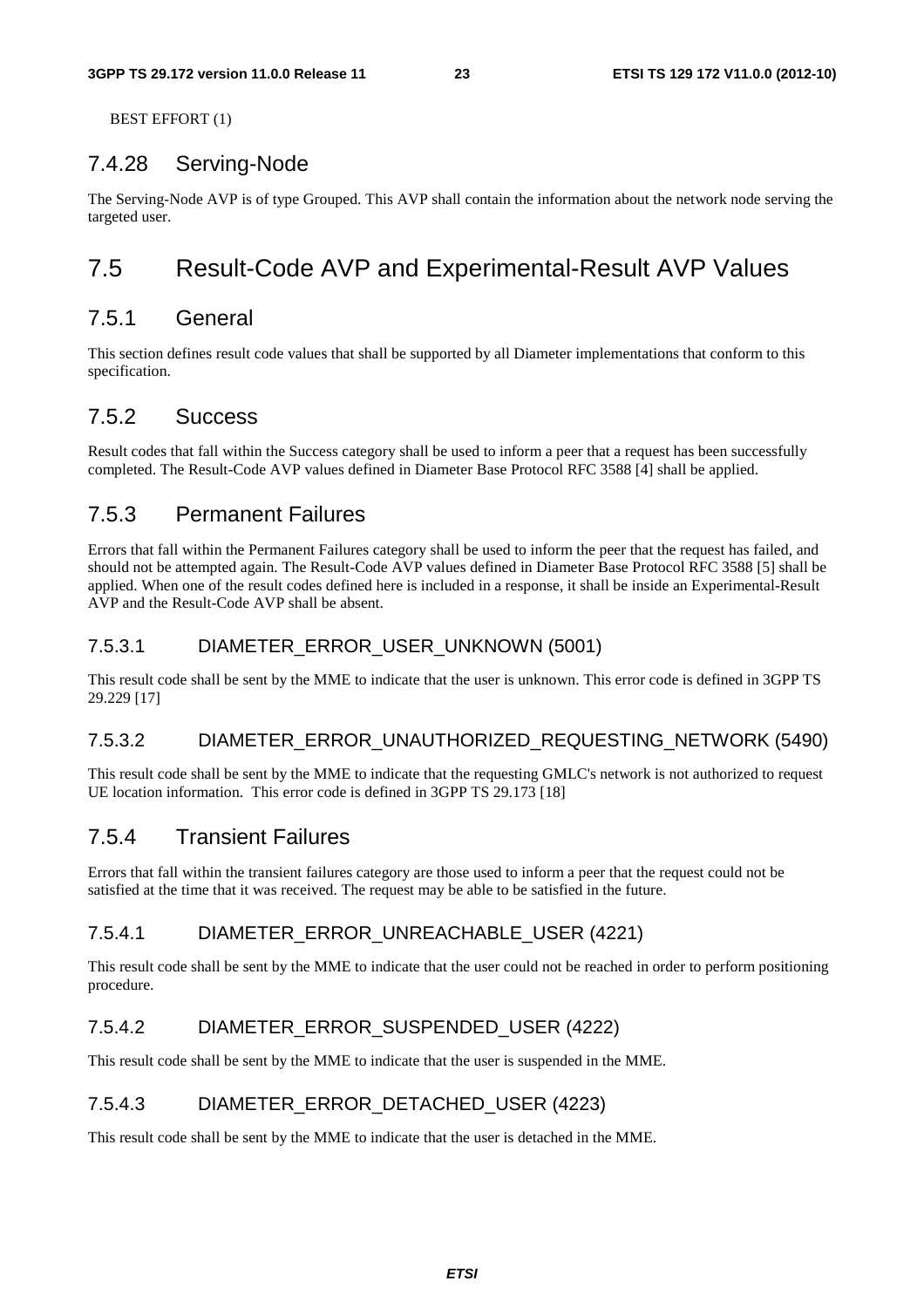#### 7.5.4.4 DIAMETER\_ERROR\_POSITIONING\_DENIED (4224)

This result code shall be sent by the MME to indicate that the positioning procedure was denied.

#### 7.5.4.5 DIAMETER\_ERROR\_POSITIONING\_FAILED (4225)

This result code shall be sent by the MME to indicate that the positioning procedure failed.

#### 7.5.4.6 DIAMETER\_ERROR\_UNKNOWN\_UNREACHABLE LCS\_CLIENT (4226)

This result code shall be sent by the GMLC to indicate that the LCS Client was not known or could not be reached.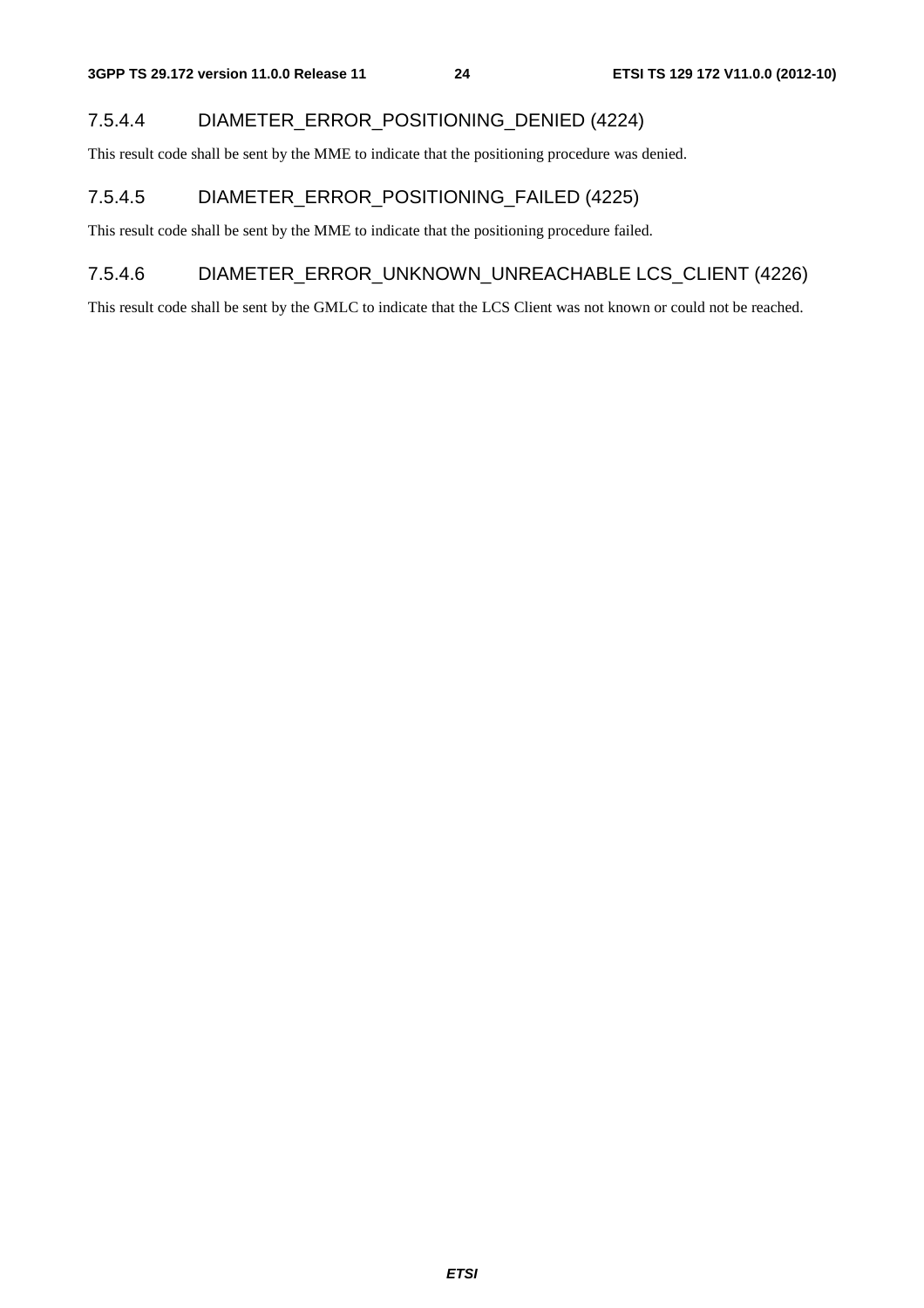### Annex A (informative): Change history

| <b>Change history</b> |       |                  |           |  |                                                                               |            |               |  |
|-----------------------|-------|------------------|-----------|--|-------------------------------------------------------------------------------|------------|---------------|--|
| Date                  | TSG#  | TSG Doc.         | CR        |  | <b>Rev Subject/Comment</b>                                                    | <b>Old</b> | <b>New</b>    |  |
| 2010-03               | CT-47 | CP-100055        |           |  | 3GPP TS presented for approval in CT#47                                       | 2.0.0      | 9.0.0         |  |
| 2010-06               | CT-48 | CP-100286 0001   |           |  | Velocity-Requested IE                                                         | 9.0.0      | 9.1.0         |  |
| 2010-09               | CT-49 | CP-1004631000211 |           |  | <b>Addition of Command Codes</b>                                              | 9.1.0      | 9.2.0         |  |
|                       |       |                  | $0003$ 1  |  | Notification Verification Only in Location Type                               |            |               |  |
|                       |       |                  | 0004      |  | SLg for Inter Domain Scenarios                                                |            |               |  |
|                       |       |                  | 0005      |  | <b>Editorial Updates</b>                                                      |            |               |  |
|                       |       |                  | 0007      |  | Definition of EUTRAN-Positioning-Data                                         |            |               |  |
| 2010-12               | CT-50 | CP-100681        | 0009      |  | Clarification of LCS-priority AVP                                             | 9.2.0      | 9.3.0         |  |
|                       |       |                  | 0010      |  | Correction of error code assignment                                           |            |               |  |
|                       |       |                  | 0011      |  | Correction of bit numbering in Horizontal and Vertical Accuracy IEs<br>in SLg |            |               |  |
|                       |       |                  | 0012      |  | Units of Age of Location Estimate IE in SLg                                   |            |               |  |
| 2011-03               | CT-51 | CP-110054 0013 1 |           |  | Add missing Vendor Specific Application Id                                    | 9.3.0      | 9.4.0         |  |
|                       |       |                  | $0014$  2 |  | Essential correction on the value type of the ELP Application AVPs            |            |               |  |
| 2011-03               |       |                  |           |  | Update to Rel-10 version (MCC)                                                | 9.4.0      | 10.0.0        |  |
| 2011-09               | CT-53 | CP-110565 0015 2 |           |  | Correction to references                                                      | 10.0.0     | 10.1.0        |  |
| 2012-09               | CT-57 |                  |           |  | Update to Rel-11 version (MCC)                                                |            | 10.0.0 11.0.0 |  |